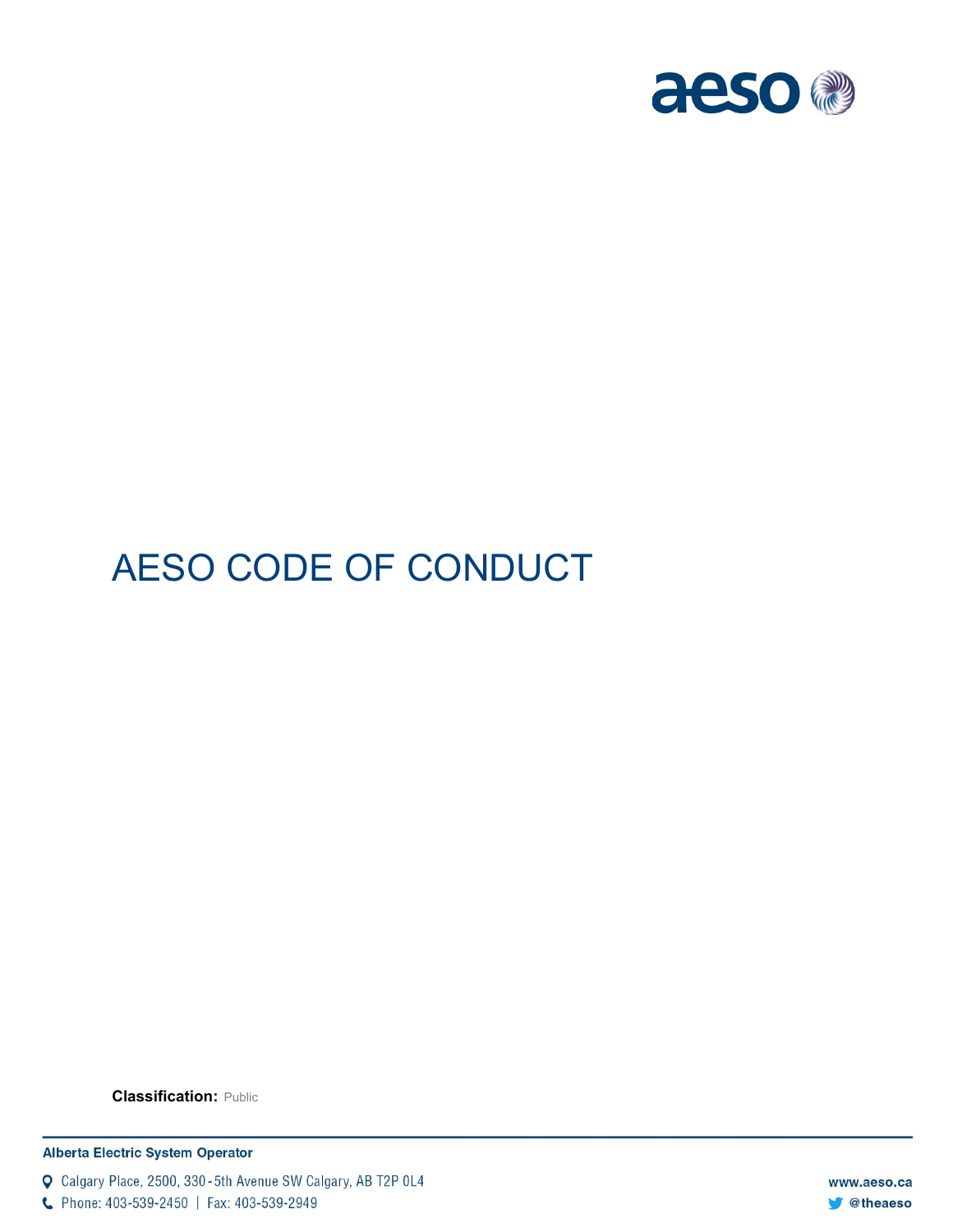## aeso

### **Table of Contents**

| 2. |     |  |  |  |  |  |
|----|-----|--|--|--|--|--|
| 3. |     |  |  |  |  |  |
| 4. |     |  |  |  |  |  |
| 5. |     |  |  |  |  |  |
| 6. |     |  |  |  |  |  |
| 7. |     |  |  |  |  |  |
| 8. |     |  |  |  |  |  |
| 9. |     |  |  |  |  |  |
|    | 9.1 |  |  |  |  |  |
|    | 9.2 |  |  |  |  |  |
|    | 93  |  |  |  |  |  |
|    |     |  |  |  |  |  |
|    |     |  |  |  |  |  |
|    |     |  |  |  |  |  |
|    |     |  |  |  |  |  |
|    |     |  |  |  |  |  |
|    |     |  |  |  |  |  |
|    |     |  |  |  |  |  |
|    |     |  |  |  |  |  |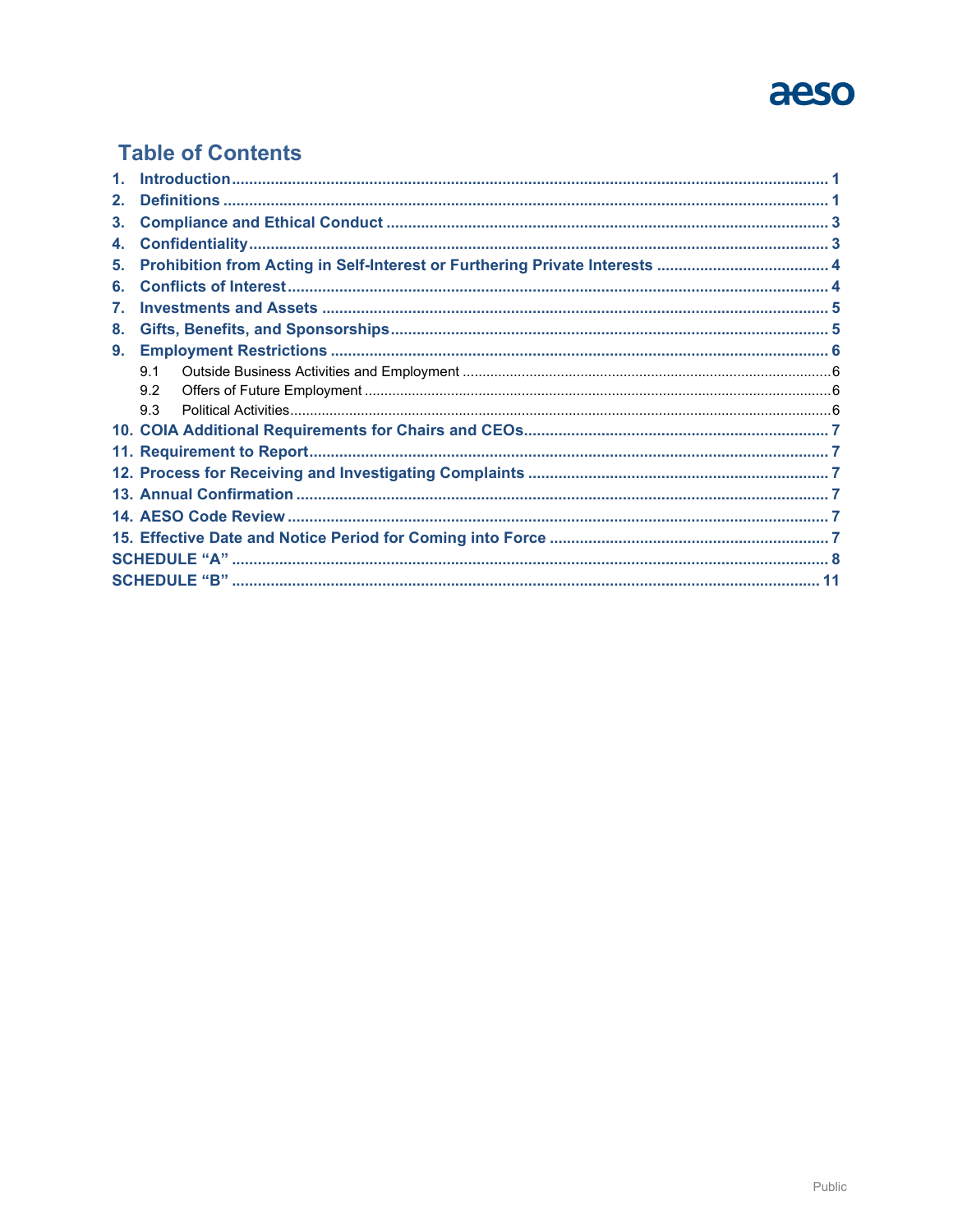

### <span id="page-2-0"></span>**1. Introduction**

The AESO Code applies to all Employees. All Employees are required to sign the AESO Code compliance form, attesting to familiarity and compliance with the AESO Code, upon commencement of employment with, or service to, the AESO.

The AESO Code is not a full statement of an Employee's obligations and is not intended to supersede any applicable laws or contractual obligations applicable to an Employee's employment with, or service to, the AESO. In the event of any apparent conflict between the provisions of the AESO Code and applicable laws, the applicable laws shall prevail.

### <span id="page-2-1"></span>**2. Definitions**

The capitalized terms set out below and used in the AESO Code shall have the specific meanings set out below:

- (a) "**AESO**" means the Independent System Operator, operating as the Alberta Electric System Operator;
- (b) "**AESO Board**" means the board of the AESO comprised of all of its Members;
- (c) "**AESO Code**" means the AESO Code of Conduct;
- (d) "**AESO Policies**" means the policies of the AESO approved by either the AESO Board or the CEO;
- (e) "**Common Law Partner**" means an adult interdependent partner as defined by the *Adult Interdependent Relationships Act* (Alberta);
- (f) "**Complaint**" means any request or concern regarding a breach or possible breach of the AESO Code;
- (g) "**Contractor**" means a Person who performs a service for the AESO under a contract or agency relationship with the AESO as an independent contractor or agent;
- (h) "**CEO**" means the individual appointed by the AESO Board as the chief executive officer of the AESO and who holds the title AESO President and Chief Executive Officer;
- (i) "**Chair**" means the individual appointed by the Minister of Energy as a Member and who is designated by the Minister as the chair of the AESO;
- (j) "**COIA**" means the *Conflicts of Interest Act* (Alberta);
- (k) "**Department**" has the meaning given to such term in the COIA;
- (l) "**Designated Contact**" means:
	- (i) in the case of the Chair, the chair of the current committee responsible for governance matters;
	- (ii) in the case of a Member or the CEO, the Chair;
	- (iii) in the case of an Employee, the Employee's immediate supervisor; and
	- (iv) in the case of a Contractor, the Contractor's designated contact under their agreement with the AESO;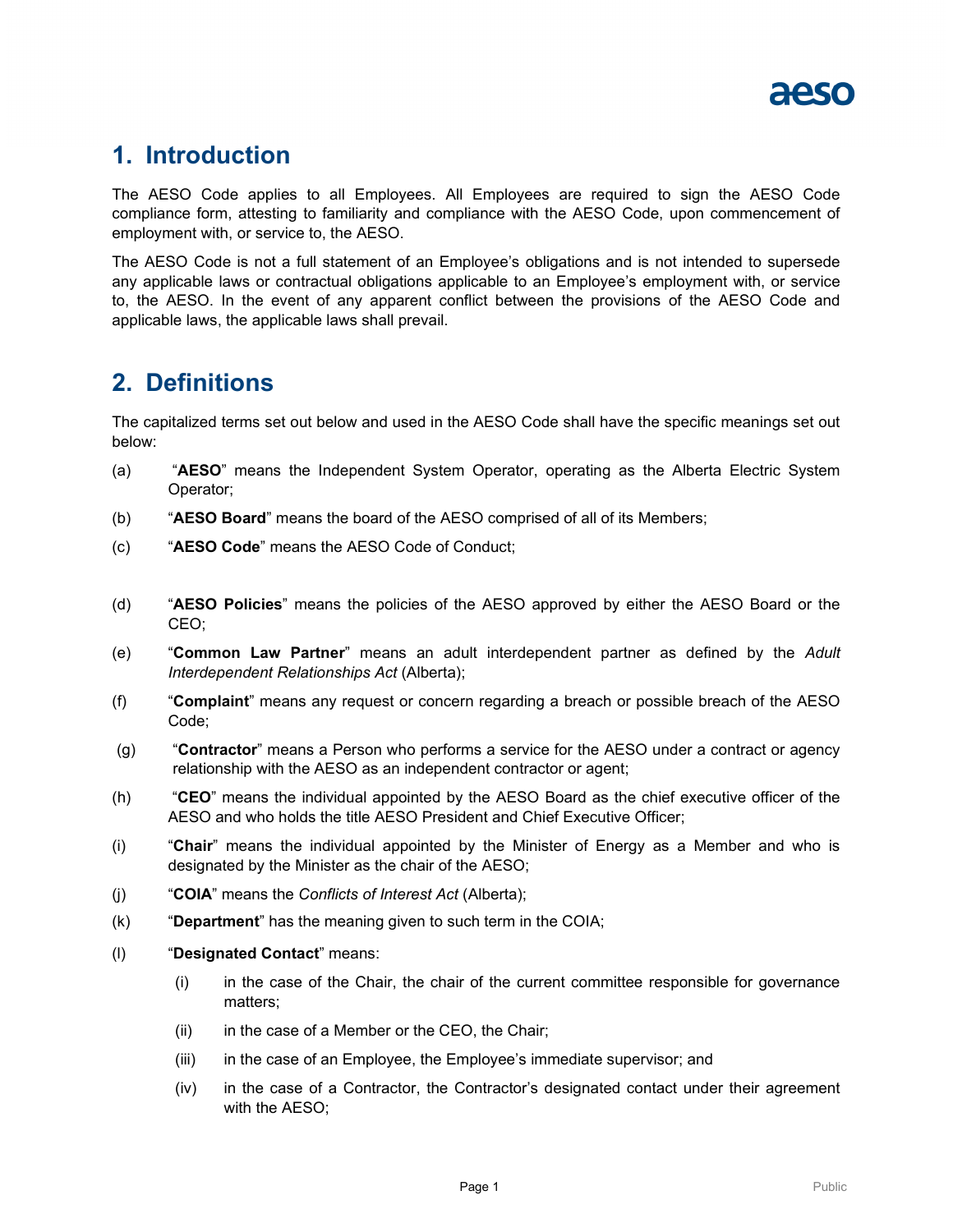

- (m) "**Employee**" means in relation to the AESO, an employee and includes a Person who performs a service for the AESO as an appointee, volunteer or student or under a contract or agency relationship with the AESO;
- (n) "**Ethics Commissioner**" means the Ethics Commissioner appointed pursuant to the COIA;
- (o) "**EUA**" means the *Electric Utilities Act* (Alberta);
- (p) "**ISO Rules**" means the rules created pursuant to Section 20 of the EUA;
- (q) "**Market Participant**" means:
	- (i) any person that supplies, generates, transmits, distributes, trades, exchanges, purchases or sells electricity, electric energy, electricity services or ancillary services, or
	- (ii) any broker, brokerage or forward exchange that trades or facilitates the trading of electricity, electric energy, electricity services or ancillary services;
- (r) "**Minister**" means the Minister of Energy (Alberta);
- (s) "**Member**" means an individual appointed by the Minister as a member of the AESO Board pursuant to the EUA;
- (t) "Person" means an individual, partnership, joint venture, corporation, or other entity;
- (u) "**Private Interest**" does not include the following:
	- (i) an interest in a matter that is of general application, that affects an individual as one of a broad class of the public, or that concerns the remuneration and benefits of an individual;
	- (ii) an interest that is trivial; or
	- (iii) an interest of an individual relating to Publicly-traded Securities held in a blind trust or in an investment arrangement;
- (v) "**Public Agency**" has the meaning given to such term in the COIA;
- (w) "**Publicly-traded Securities**" means:
	- (i) Securities of a corporation that are listed or posted for trading on a recognized stock exchange; or
	- (ii) Securities of a corporation that has more than fifteen (15) shareholders and any of whose issued Securities were part of a distribution to the public,
- <span id="page-3-0"></span>(x) "**Related Party**" when used to indicate a relationship with an Employee means:
	- (i) the Spouse or Common Law Partner of the Employee;
	- (ii) a close relative of the Employee or a close relative of their Spouse or Common Law Partner;
	- (iii) a close personal friend of the Employee;
	- (iv) a corporation of which:
		- A. the Employee is a director or officer of the corporation; or
		- B. the Employee owns or controls, directly or indirectly, any Securities (including a beneficial interest in such Securities) of the corporation, provided that if they are Publicly-traded Securities the Employee owns more than ten percent (10%) of such Publicly-traded Securities;
	- (v) a partnership of which the Employee is a partner, or of which one of the partners is a corporation related to the Employee by reason of [\(iv\);](#page-3-0)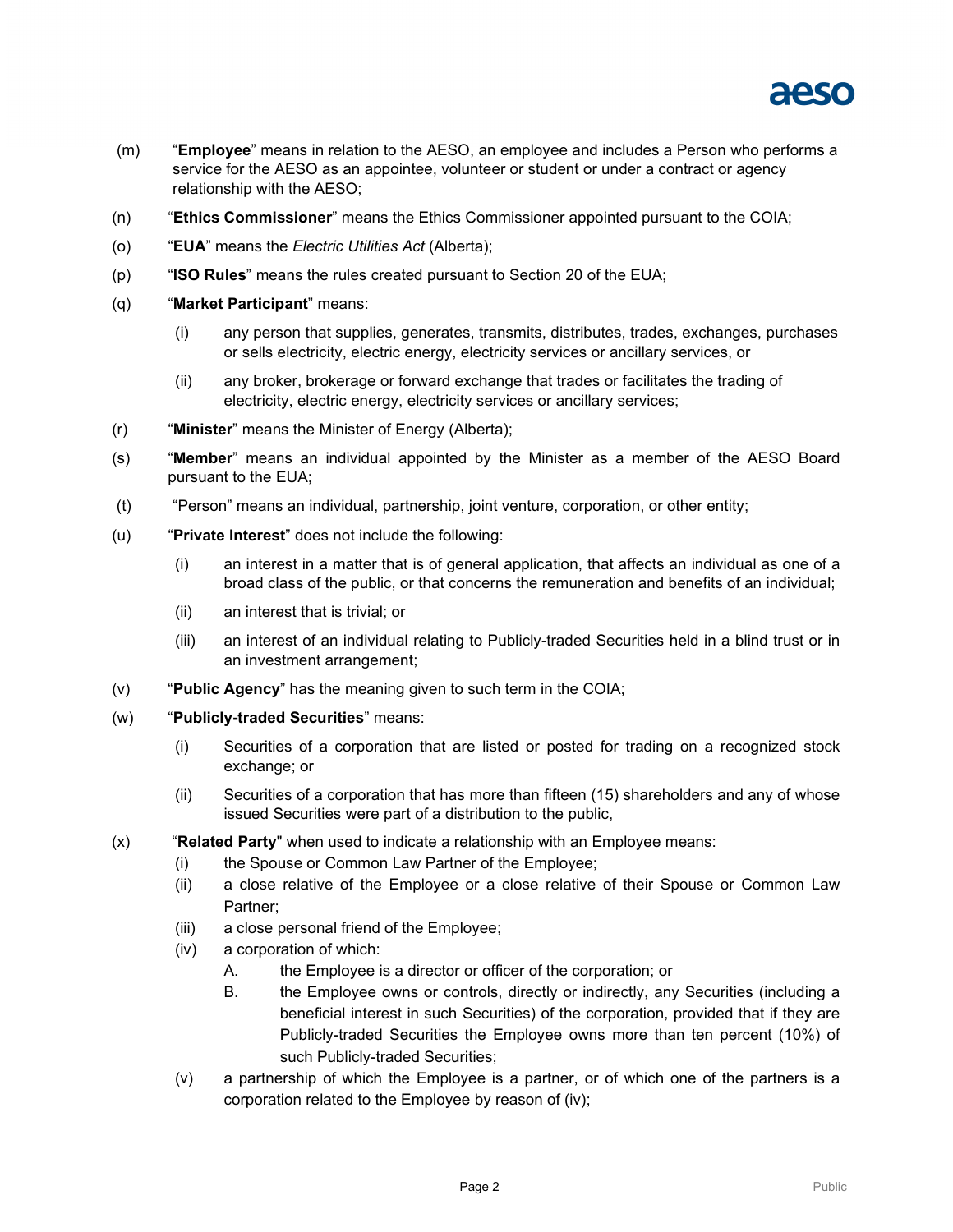

- (vi) a joint venture of which the Employee is a co-venturer, or of which one of the coventurers is a corporation related to the Employee by reason of [\(iv\);](#page-3-0) or
- (vii) a trust of which the Employee is a trustee, or of which one of the trustees is a corporation related to the Employee by reason of [\(iv\);](#page-3-0)
- (y) "**Securities**" means:
	- (i) shares of any class or series of shares of a corporation; or
	- (ii) bonds, debentures, notes, or other evidence of indebtedness or guarantees of a corporation, whether secured or unsecured, but does not include shares or units in a mutual fund;
- (z) "**Spouse**" means the spouse of a married person but does not include a spouse who is living separate and apart from the person if the person and spouse have separated pursuant to a written separation agreement or if their support obligations and family property have been dealt with by a court order; and
- (aa) "**Vice President, Law**" means the AESO's Vice-President, Law, General Counsel and Corporate Secretary.

## <span id="page-4-0"></span>**3. Compliance and Ethical Conduct**

The AESO is a statutory corporation, whose duties and responsibilities are regulated to a large extent and whose mandate impacts all Albertans. Employees are required to comply fully with all applicable laws, AESO Policies, and the AESO Code, and to perform their duties with impartiality.

This includes avoiding any action or inaction that could reasonably be considered legally suspect. Employees shall not knowingly assist or allow Market Participants or Employees to take any action or inaction which would violate any applicable laws or the AESO Code.

### <span id="page-4-1"></span>**4. Confidentiality**

The maintenance of confidential information is crucial to the AESO and is central to its operations. Confidential information includes any information that is not publicly known, including the personal, technical, proprietary, business, and financial information of the AESO, Market Participants, Departments and Public Agencies, and other contractual counterparties of the AESO.

All Employees are required to comply with applicable laws (including the ISO Rules), AESO Policies, and the AESO Code, and the agreements to which the AESO is a party, pertaining to confidential information. All Employees are responsible for safeguarding the confidential information in the AESO's possession from unprotected access or disclosure. This care in the handling of confidential information protects the integrity and reliability of the Alberta Interconnected Electric System, as well as personal privacy.

Employees shall not disclose any confidential information, except as authorized by applicable laws (including the ISO Rules), AESO Policies, the AESO Code, and the agreements to which the AESO is a party, to anyone outside of the AESO. Within the AESO, Employees shall not disclose confidential information other than as required to properly and efficiently perform his or her duties.

Employees shall not use or disclose confidential information to any person at any time after the end of his or her employment with, or service to, the AESO, for any reason. All such information must be promptly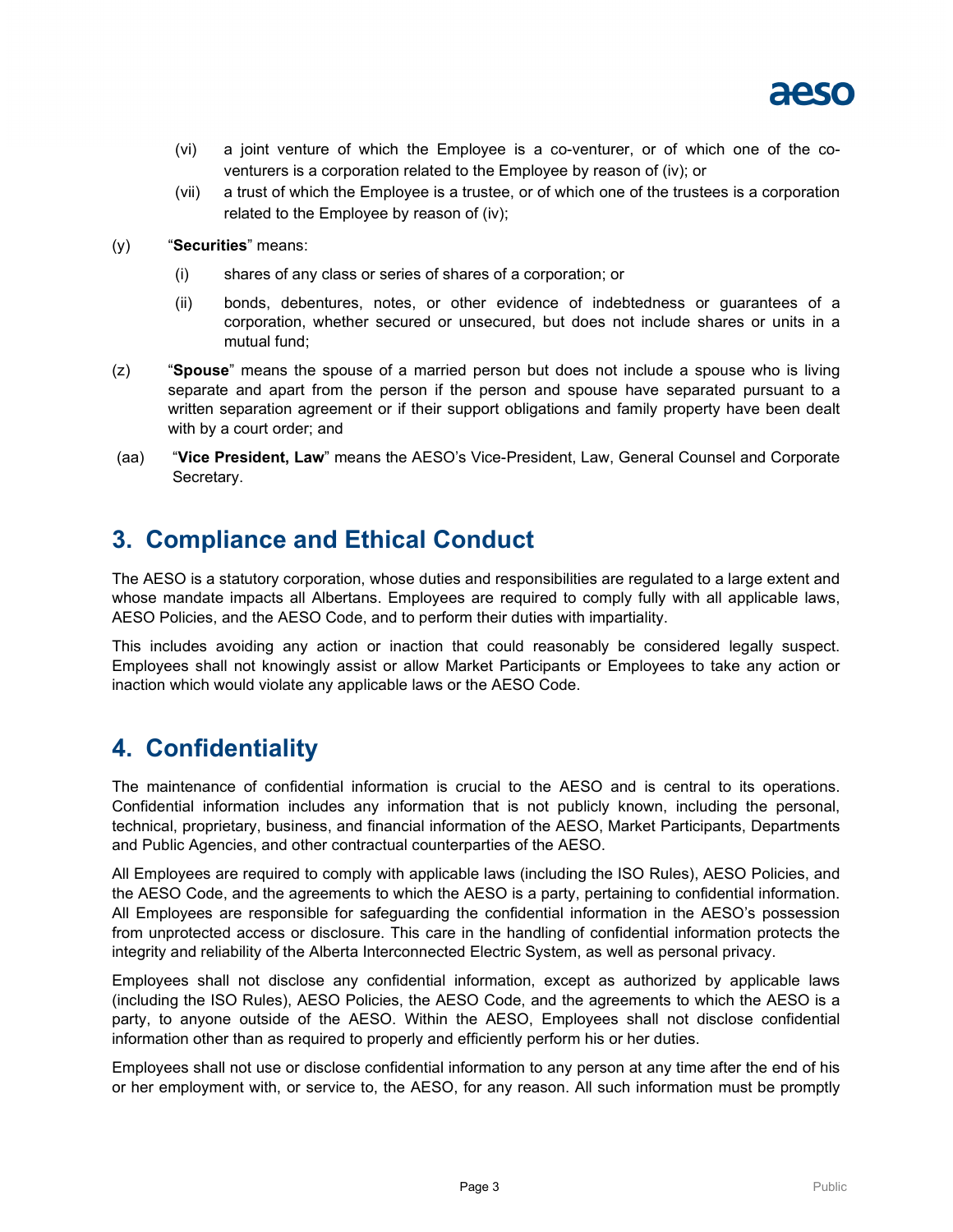

returned to the AESO upon the end of employment with, or service to, the AESO, and deleted from any personal electronic device.

### <span id="page-5-0"></span>**5. Prohibition from Acting in Self-Interest or Furthering Private Interests**

Employees shall not act in their self-interest or further their Private Interests or a Related Party's Private Interests by virtue of their position as an Employee or by the carrying out of their duties and responsibilities to the AESO.

### <span id="page-5-1"></span>**6. Conflicts of Interest**

A conflict of interest exists in any situation where the personal or other interests of an Employee, or any Related Party, may in any way affect or interfere with the discharge by the Employee of his or her duties. A conflict of interest also exists in any situation where the Employee, or any Related Party, receives a personal opportunity or advantage by virtue of the Employee's position with the AESO. A conflict of interest may be real or apparent. An apparent conflict of interest exists in circumstances where a reasonable person would perceive a conflict of interest, even if there is no real conflict of interest.

One example of a conflict of interest is when an Employee or any Related Party engages in any outside business activity that involves any decision or allocation of AESO services or resources. This includes, but is not limited to:

- in an AESO procurement process, a bid being submitted by, or negotiations being contemplated or commenced with, a Related Party or an affiliate thereof; or
- any other business undertaking between the AESO and a Related Party or an affiliate thereof.

Employees shall not involve themselves in any such decision or allocation. Employees must always act and be seen to be acting in the public interest without regard to their personal interests. To do otherwise risks the reputation of the parties involved and the AESO. A conflict of interest, apparent or real, calls into question the AESO's integrity, and its ability to act in an independent, impartial, and fair manner.

Employees shall fully disclose, in writing, to their applicable Designated Contact and the Vice President, Law all real or apparent conflicts of interest which affects them or another Employee that they are aware of. The disclosure must be made in advance of taking the action that might give rise to the conflict of interest or, if it could not be reasonably foreseen, immediately upon becoming aware of the real or apparent conflict of interest.

Disclosure, while necessary and important, does not in itself remove a real or apparent conflict of interest. Designated Contacts are expected to work with the Vice President, Law and take all steps necessary to manage or resolve any conflict of interest that is brought to their attention. The role of the Vice President, Law is to provide guidance and direction on the most appropriate way to manage or resolve any real or apparent conflict of interest as disclosed by an Employee.

The Vice President, Law must document his or her discussions with the affected Employee, the decision made in relation to the conflict of interest, and the reasons for the course of action chosen.

In summary, the requirements applicable to an Employee in the event of a conflict of interest are: (a) disclosure to their Designated Contact and the Vice President, Law; (b) avoidance of the conflict of interest (or, if that is not possible, management and mitigation of the conflict of interest); and (c) documentation of the disclosure and decision-making process in relation to the conflict of interest.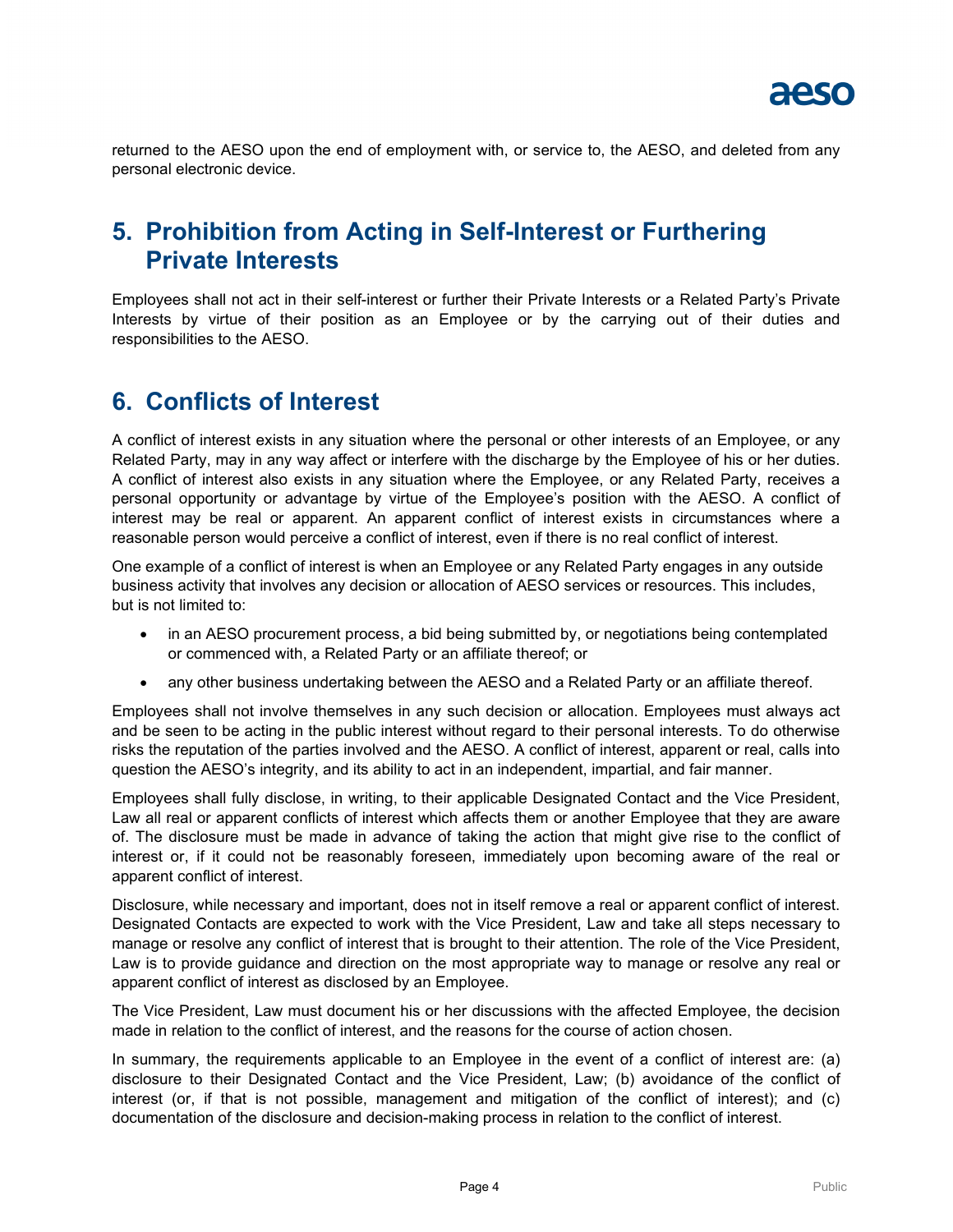

### <span id="page-6-0"></span>**7. Investments and Assets**

Employees shall not, directly or indirectly, sell or purchase any Securities of any entity using any material information that is not available to the general public. Similarly, Employees shall not disclose any such information to anyone else. In the performance of an Employee's duties, he or she will come into possession of material information that is not available to the public about Market Participants, Departments and Public Agencies, and other contractual counterparties of the AESO. As discussed elsewhere in the AESO Code, Employees must not use or disclose such information to advance his or her Private Interests or a Related Party's Private Interests.

The restrictions regarding trading activities contained in the AESO Code are not exhaustive. Canadian legislation also imposes restrictions. All Employees are cautioned to ensure that any trading activity complies with those legal requirements in addition to those contained in the AESO Code.

### <span id="page-6-1"></span>**8. Gifts, Benefits, and Sponsorships**

Employees and their Spouses, Common Law Partners, or dependent children shall not accept from a Market Participant or Contractor a gift or other benefit that is connected, direct or indirectly, with the performance of the Employee's duties and responsibilities, other than a gift or benefit customarily offered as part of applicable business conventions.

The exchange of gifts of nominal value is a normal courtesy reflecting customary business conventions. However, the total value of any gift for a single occasion may not exceed \$100 and the total value of any gifts received in a year from a single source may not exceed \$200.

In addition, an occasional meal or outing with a Market Participant or Contractor at their expense is permissible if it is reasonable and there is a business purpose involved. What is reasonable depends on the circumstances. Guidelines to assist Employees in complying with this requirement are whether:

- (a) the affected Employee would offer similar meal or outing to this Market Participant or Contractor;
- (b) the meal or outing is appropriate given the nature of the function or the services; or
- (c) the affected Employee would be reluctant to publicly report the meal or outing.

Employees cannot accept an otherwise reasonable meal or outing if the value of that meal or outing exceeds \$200. The total value of all reasonable meals or outings accepted in year from a single source cannot exceed \$400.

If the offer of a gift or meal or outing is inappropriate it should be declined. In such circumstances, an Employee shall advise the donor that this was done in order to comply with the AESO Code.

From time to time, Employees with particular experience or expertise may be asked to attend, organize or present at a conference, seminar or other event. For their participation or contribution, Employees may be offered one or more of the following: reimbursement for travel, meals, and accommodation expenses, a waiver or reduction in fees, and/or a nominal gift. Employees may accept the foregoing, provided that the total value of the invitation does not exceed \$1,000.

If an Employee is offered an invitation to attend, organize or present at a conference, seminar or other similar forum in excess of these limits, they may request from their Designated Contact prior written approval to accept the invitation, which may be granted so long as the invitation is reasonable, complies with the AESO Code, and would not create a real or apparent conflict of interest. For clarity, it shall not be deemed to be a "conflict of interest" solely because such event is organized by one or more Market Participants, provided that such event is open to the public, but in each case the Designated Contact still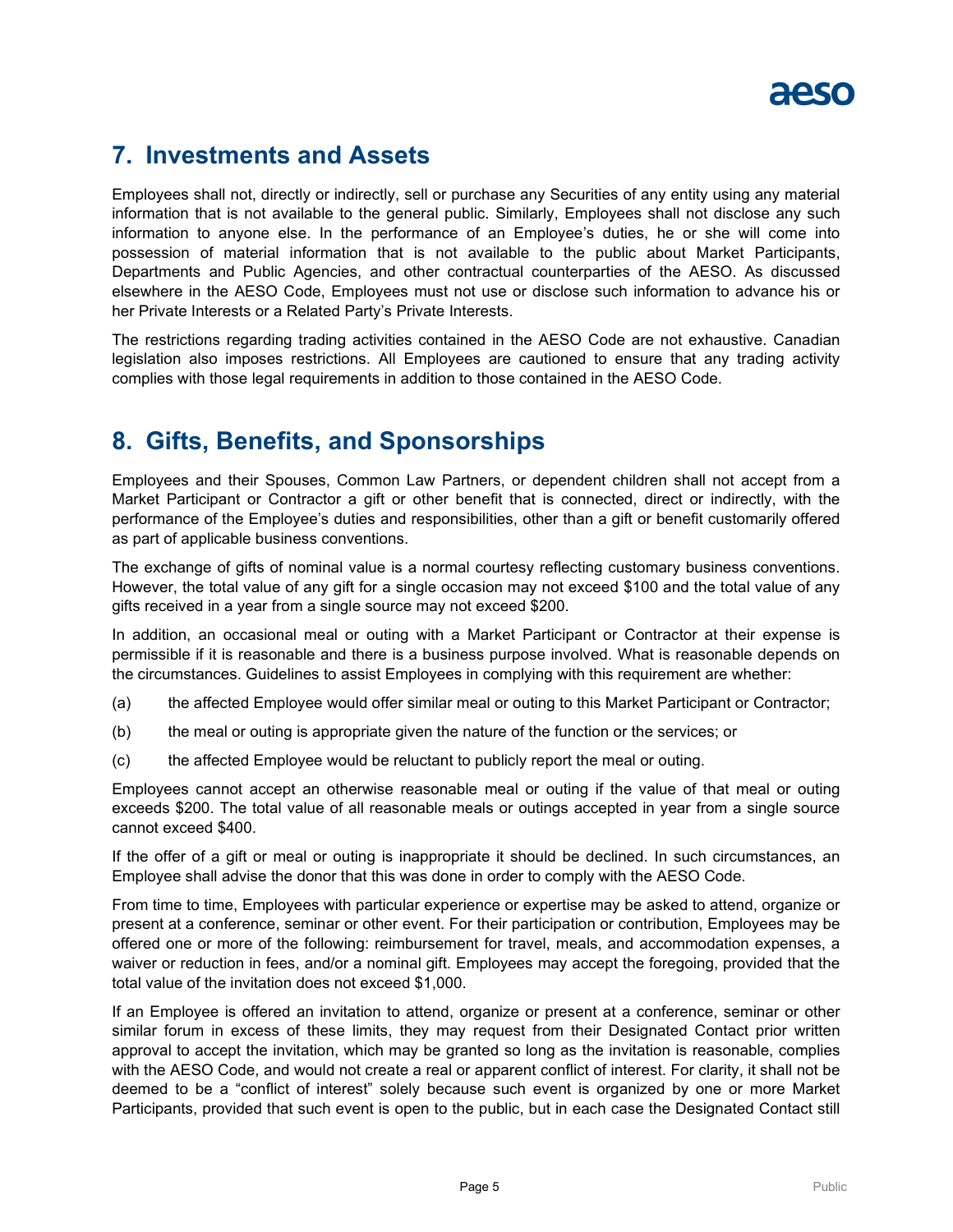

must review the invitation, taking into account all of the relevant circumstances, to ensure that no real or apparent conflicts of interest would arise as a result of the Employee's acceptance of the invitation.

Where an outside organization wishes to sponsor an AESO activity, whether by invitation or voluntarily, the basic conventions concerning acceptance of gifts or benefits apply. These restrictions do not apply to charitable donations for AESO sponsored charity events.

### <span id="page-7-0"></span>**9. Employment Restrictions**

This Section [9](#page-7-0) does not apply to Contractors.

### <span id="page-7-1"></span>**9.1 Outside Business Activities and Employment**

Employees may engage in outside business activities or take supplementary employment, including selfemployment, unless such employment:

- (a) causes a real or apparent conflict of interest;
- (b) is performed in such a way as to appear to be an official act, or to represent an AESO opinion or policy;
- (c) interferes through telephone calls, or otherwise, with regular duties at the AESO; or
- (d) involves the use of the AESO's assets, unless such use is otherwise permitted by the AESO.

Prior to engaging in an outside business activity or taking any supplementary employment where the annual gross remuneration for such activity or employment is reasonably expected to exceed \$5,000.00, Employees are required to notify their Designated Contact and, in the case of Employees other than the Chair and Members, the Vice President, Law in writing about the nature of such outside business activity or supplementary employment before undertaking or accepting either. The Employee may only undertake or accept such activity or employment if the Designated Contact and, in the case of Employees other than the Chair and Members, the Vice President, Law are satisfied that it does not cause a real or apparent conflict of interest and approve it in writing.

### <span id="page-7-2"></span>**9.2 Offers of Future Employment**

Employees shall not allow the performance of their official duties at the AESO to be influenced by offers of future employment or the anticipation of offers of employment from third parties.

### <span id="page-7-3"></span>**9.3 Political Activities**

Employees may participate in political activities including: holding membership in a political party, supporting a candidate for elected office, or seeking elected office. However, Employees shall not use their position with the AESO to seek contributions for a political party or activity from Market Participants. In addition, any political activity must be clearly separated from activities related to the AESO. Employees planning to seek an elected federal, provincial, or municipal office, must disclose their intention in writing to their Designated Contact and, in the case of Employees other than the Chair and Members, the Vice President, Law. AESO Employees who are elected to a federal, provincial, or municipal position (does not include school board members) must resign their employment at the AESO or their appointment as a Member effective the day they are elected.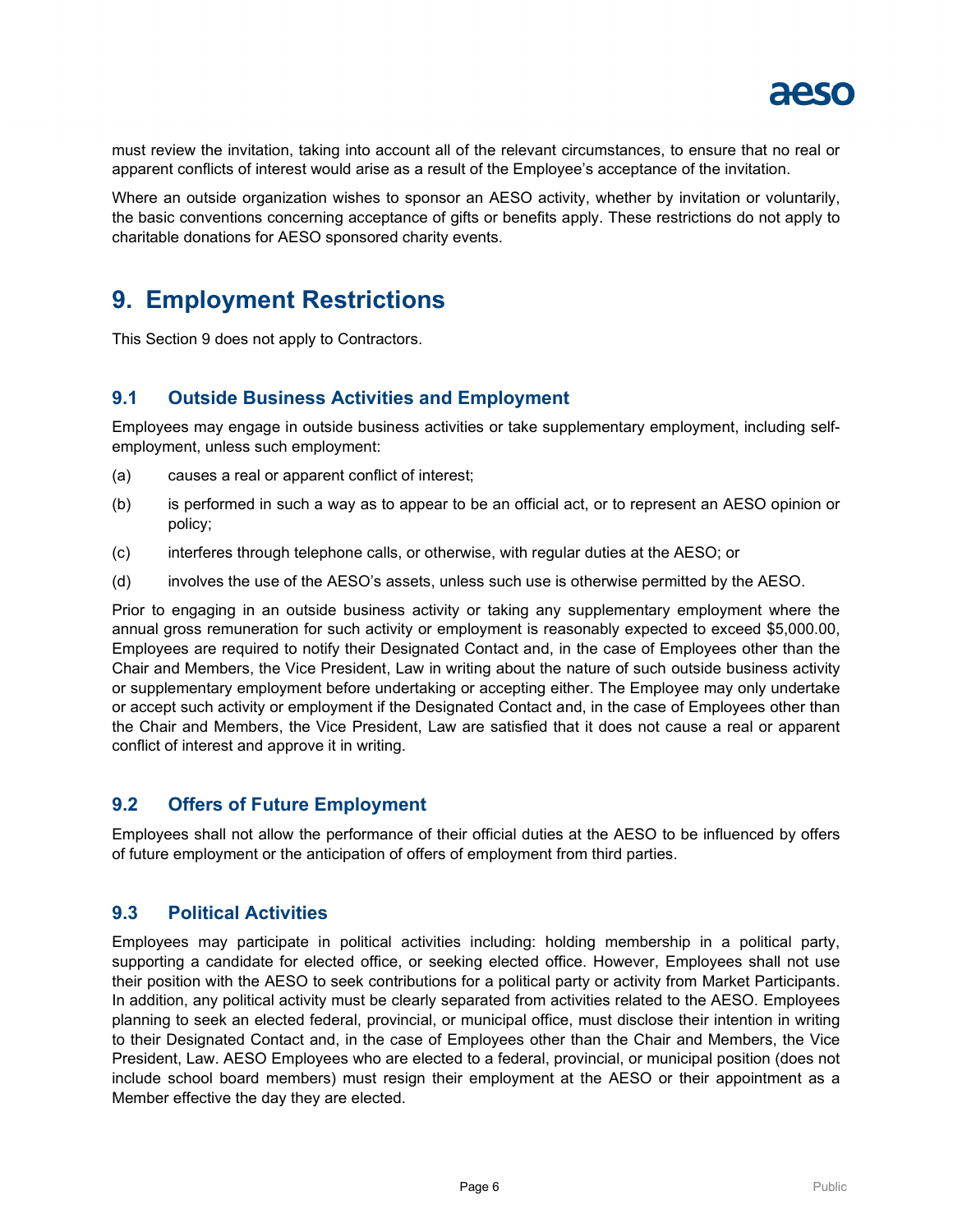## <span id="page-8-0"></span>**10. COIA Additional Requirements for Chairs and CEOs**

The obligations outlined in Schedule "A" in PART 1 apply to the Chair and the CEO of the AESO (as "senior officers" pursuant the COIA) and those that apply only to the CEO pursuant to the COIA (as a "designated senior official") are outlined in Schedule "A" PART 2. These obligations are in addition to those contained elsewhere in the AESO Code and may apply a higher standard in certain circumstances. Where there is a conflict between the obligations contained in Schedule "A" and the obligations contained elsewhere in the AESO Code, the obligations contained in Schedule "A" shall prevail.

Where there is a conflict between the obligations contained in Schedule "A" and the obligations contained in the COIA for "senior officials" and "designated senior officials", the obligations contained in the COIA shall prevail.

### <span id="page-8-1"></span>**11. Requirement to Report**

All Employees benefit from an atmosphere of respectful and ethical conduct. Employees are required to report a breach of the AESO Code or a breach of any other AESO Policy in accordance with Section [12.](#page-8-2)

### <span id="page-8-2"></span>**12. Process for Receiving and Investigating Complaints**

The Complaint Procedures outlined in Schedule "B" shall apply in determining whether an Employee has breached the AESO Code or any other AESO Policy and whether any disciplinary action is to be imposed on an Employee who has been found under this process to have breached the AESO Code or any other AESO Policy.

The Complaint Procedures as outlined in Schedule "B" may be amended and replaced from time to time by the AESO without a formal amendment to the AESO Code. For clarity, the Complaint Procedures always will include a process for receiving and investigating complaints and for responding to a finding of a breach and the current version of the Complaint Procedures always will be appended to the AESO Code.

## <span id="page-8-3"></span>**13. Annual Confirmation**

Employees shall provide, on an annual basis, confirmation with respect to their compliance with the AESO Code in the previous year.

### <span id="page-8-4"></span>**14. AESO Code Review**

The AESO Code shall be reviewed no less than every three (3) years by the Vice President, Law.

### <span id="page-8-5"></span>**15. Effective Date and Notice Period for Coming into Force**

The AESO Code shall come into effect ninety (90) days after it is published to the AESO's website.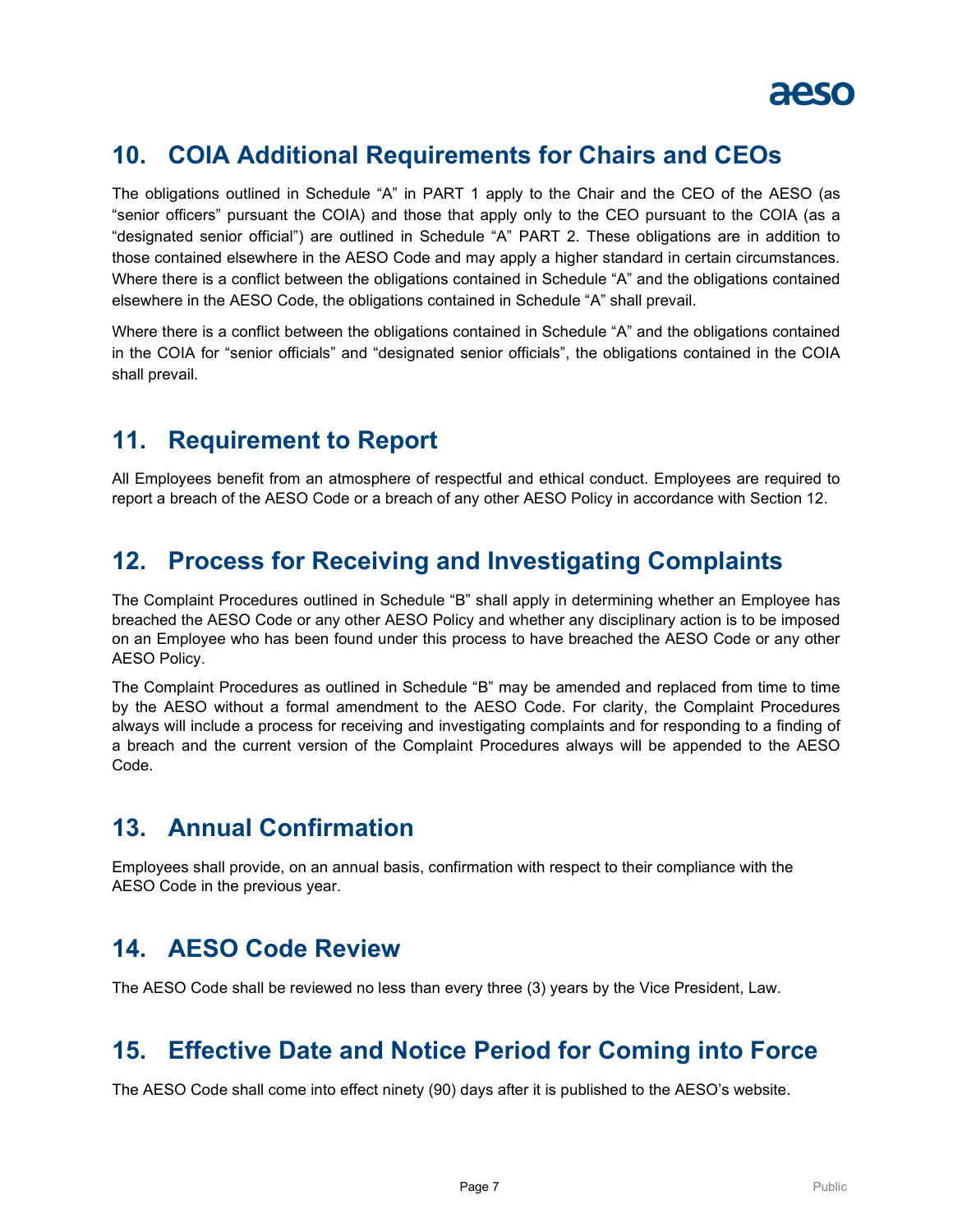### **SCHEDULE "A"**

### **PART 1**

### <span id="page-9-0"></span>**The Chair and the CEO**

### *Prohibitions on Decisions Furthering Private Interests (COIA, S. 23.925)*

The Chair and the CEO must not take part in a decision in the course of carrying out his or her office or powers knowing that the decision might further a Private Interest of the Chair or the CEO, a person directly associated with the CEO or Chair, or the CEO or Chair's minor or adult child.

The CEO and the Chair must not use his or her office or powers to influence or seek to influence a decision to be made by or on behalf of the Crown or a public agency to further a Private Interest of the CEO or the Chair, a person directly associated with the Chair or the CEO or a minor child of the Chair or the CEO or to improperly further any other person's Private Interest.

The Chair and the CEO must not use or communicate information not available to the general public that was gained by the Chair or the CEO in the course of carrying out his or her office or powers to further or seek to further a Private Interest of the Chair or the CEO or any other person's Private Interest.

The Chair and the CEO must appropriately and adequately disclose a real or apparent conflict of interest.

### **PART 2**

### **The CEO**

#### *Concurrent Employment (COIA, S. 23.926)*

The CEO must not be involved in any appointment, business, undertaking, or employment, including selfemployment, other than his or her appointment as the CEO. This restriction does not apply in the event that:

- (a) the CEO applies to the Ethics Commissioner for approval in writing to engage in an appointment, business, undertaking, or employment, including self-employment, other than his or her appointment as the CEO; and
- (b) following such application, the Ethics Commissioner provides approval in writing, on any conditions that the Ethics Commissioner considers to be appropriate, that the Ethics Commissioner is satisfied that the appointment, business, undertaking or employment proposed will not constitute a real or apparent conflict of interest.

### *Restrictions on Holdings (COIA, S. 23.93)*

The CEO shall not, after the expiration of:

- (a) sixty (60) days after becoming the CEO or any longer period that the Ethics Commissioner directs; or
- (b) with respect to the CEO who acquires ownership of or a beneficial interest in Publicly-traded Securities by gift or inheritance, the relevant period is 60 days after receiving the gift or inheritance or any longer period that the Ethics Commissioner directs,

own or have a beneficial interest in Publicly-traded Securities.

The above restriction does not apply if: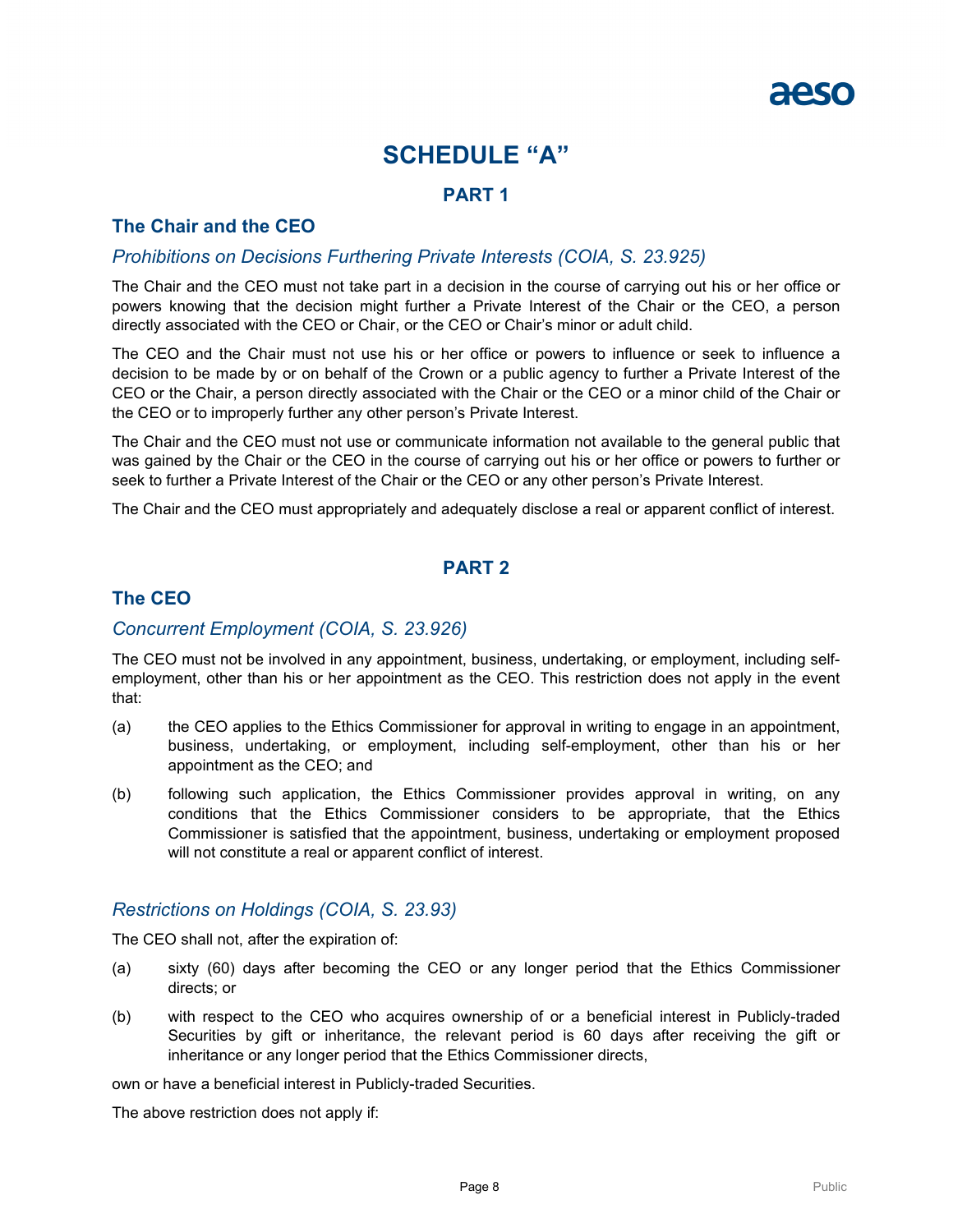

- (a) the Publicly-traded Securities are held in an approved blind trust or in an approved investment arrangement;
- (b) prior to the expiration of the relevant period, the CEO applies to the Ethics Commissioner for approval to retain ownership of or a beneficial interest in the Publicly-traded Securities and either obtains the Ethics Commissioner's approval or, if the approval is refused, takes any steps that the Ethics Commissioner directs with respect to the disposition of the ownership or beneficial interest, or
- (c) after the expiration of the relevant period, the CEO acquires ownership of or a beneficial interest in Publicly-traded Securities with the prior approval of the Ethics Commissioner.

The Ethics Commissioner may give an approval

- (a) under subsection (b) or (c), above, if the Ethics Commissioner is of the opinion that the Publiclytraded Securities are Securities of a corporation the interests of which are not likely to be affected by decisions of the Public Agency or by decisions of the Government within the scope of advice, advocacy, activity, or influence of the Public Agency, or
- (b) under subsection (b), above, if the Ethics Commissioner is of the opinion that the CEO will sustain a financial loss if the Publicly-traded Securities are disposed of and the public interest does not require disposition of the Publicly-traded Securities.

The Ethics Commissioner may approve the retention of Publicly-traded Securities to be held in a blind trust or an investment arrangement if the blind trust or investment arrangement, as the case may be, meets the criteria set forth in the COIA.

### *Disclosure Statements (COIA, S. 23.931 and 23.932)*

The CEO shall file with the Ethics Commissioner a disclosure statement in the form and manner determined by the Ethics Commissioner:

- (a) within sixty (60) days after becoming the CEO; and
- (b) in each subsequent year at the time specified by the Ethics Commissioner.

The CEO shall, within thirty (30) days after the occurrence of any material changes to the information contained in a current disclosure statement, file with the Ethics Commissioner an amending disclosure statement in the form provided by the Ethics Commissioner setting out the changes.

The CEO shall file with the Ethics Commissioner a return relating to: (i) their Spouse or Common Law Partner, (ii) a corporation having share capital and carrying on business or activities for profit or gain and the CEO is a director or senior officer of the corporation; (iii) a private corporation carrying on business or activities for profit or gain and the CEO owns or is the beneficial owner of shares of the corporation, (iv) a partnership of which the CEO is a partner or of which one of the partners is a corporation as described in (ii) and (iii), or a person or group of persons acting with the express or implied consent of the CEO, in a form and manner determined by the Ethics Commissioner,

- (a) within sixty (60) days after becoming the CEO;
- (b) within thirty (30) days after the occurrence of any material change in the information contained in a current return; and
- (c) within thirty (30) days after the day he or she ceases to be the CEO.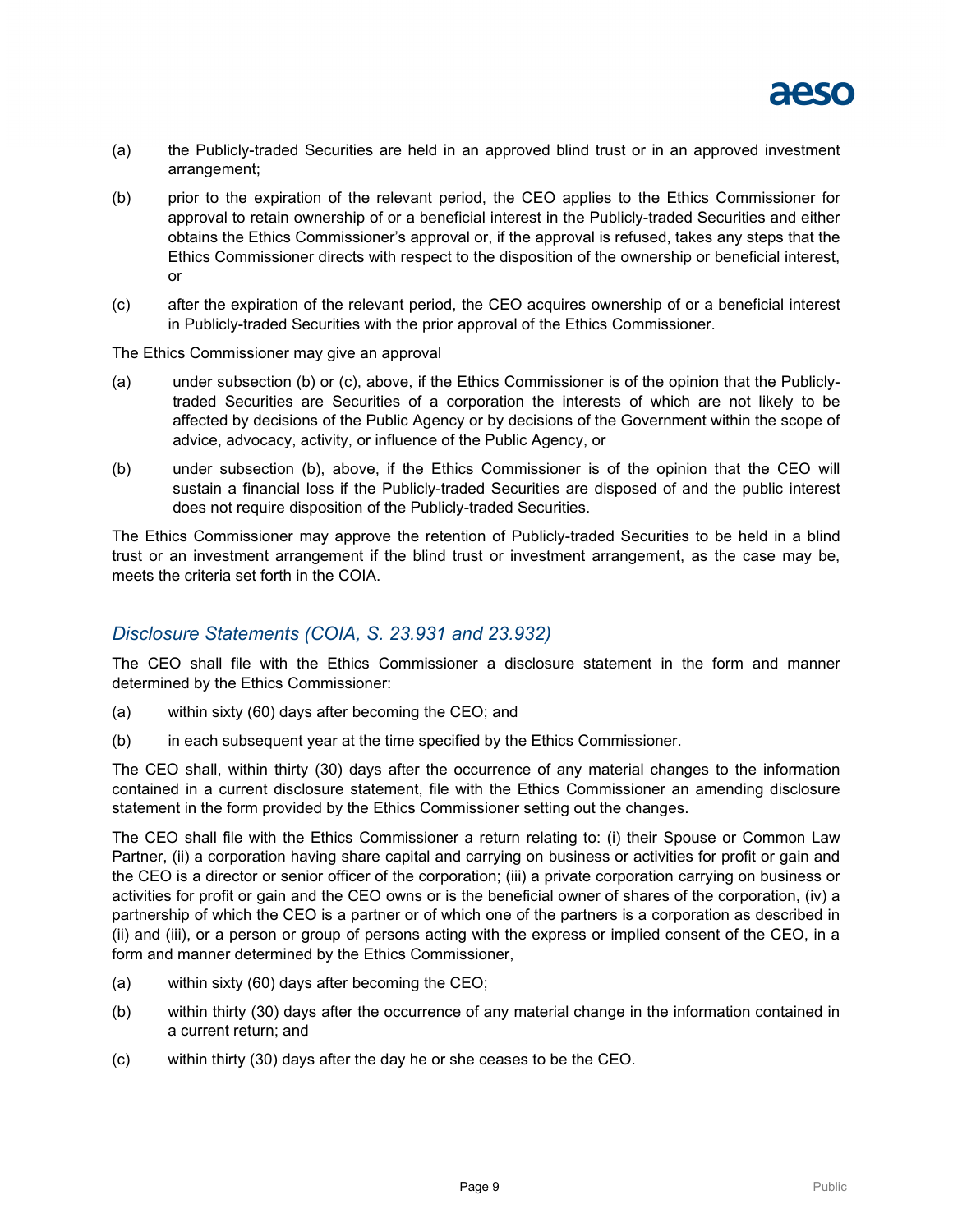

#### *Post-employment Restrictions (COIA, S. 23.937)*

- (a) No former CEO shall, for a period of twelve (12) months from their last day, lobby any public office holder as defined in the *Lobbyists Act* (Alberta).
- (b) No former CEO shall, for a period of twelve (12) months from their last day, act on a commercial basis or make representations on his or her own behalf or on behalf of any other person in connection with any ongoing matter in connection with which the former CEO, while the CEO, directly acted for or advised a Department or Public Agency involved in the matter.
- (c) No former CEO shall, for a period of twelve (12) months from the last day the former CEO had a direct and significant official dealing with a Department or Public Agency, make representations with respect to a contract with or benefit from that Department or Public Agency.
- (d) No former CEO shall, for a period of twelve (12) months from the last day the former CEO had a direct and significant official dealing with a Department or Public Agency, solicit or accept on his or her own behalf a contract or benefit from that Department or Public Agency.
- (e) No former CEO shall, for a period of twelve (12) months from the last day the former CEO had a direct and significant official dealing with an individual, organization, board of directors or equivalent body of an organization, accept employment with that individual or organization or an appointment to the board of directors or equivalent body.

The above does not restrict the CEO or former CEO from: (i) being appointed to the board of directors or a governing body of another Public Agency; or (b) accepting employment with a Department of the public service or a Public Agency in accordance with Part 1 of the *Public Service Act* (Alberta).

The CEO or former CEO may apply to the Ethics Commissioner for a waiver or reduction of a time period set out above.

For the purpose of the foregoing subparagraphs  $(c) - (e)$  inclusive, the following is intended to provide guidance as to how the terms set out below are to be interpreted and applied.

"direct" is intended to refer to a communication, in any form, undertaken directly between the CEO and the chief executive office or other senior executive or official of a Market Participant, Department, or Public Agency with respect to any matter or issue within the mandate of the AESO.

"significant official dealing" is intended to exclude any "direct" dealing by the CEO with a third party with respect to which neither the AESO nor the CEO has authority nor ability to make any regulatory decision nor other decision, nor to take, or cause to be taken, any initiative that would create any benefit, advantage, nor opportunity for the third party nor would cause such third party's Publicly-traded Securities to be affected**.**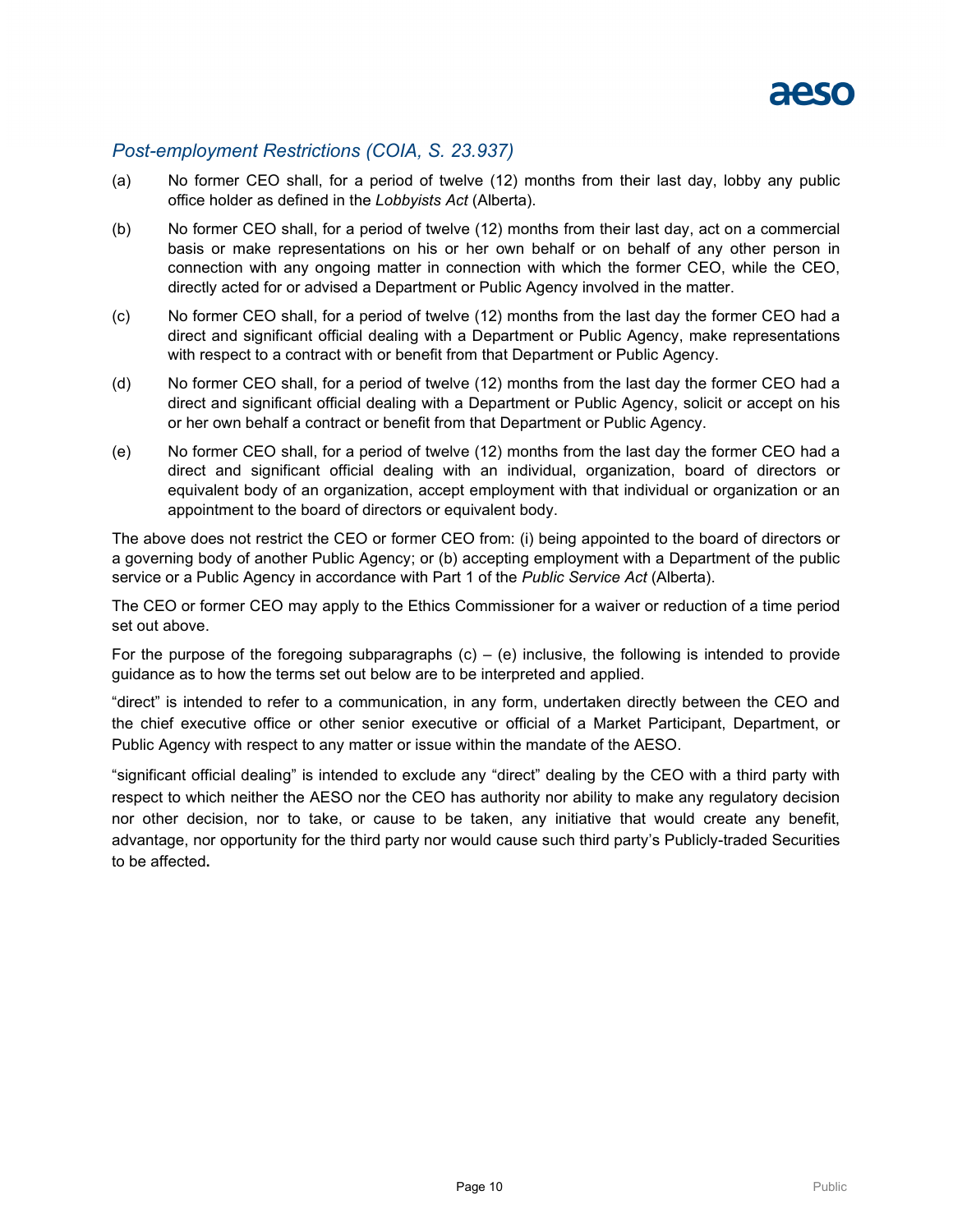

## **SCHEDULE "B"**

### <span id="page-12-0"></span>**COMPLAINT PROCEDURES**

**(Attached)**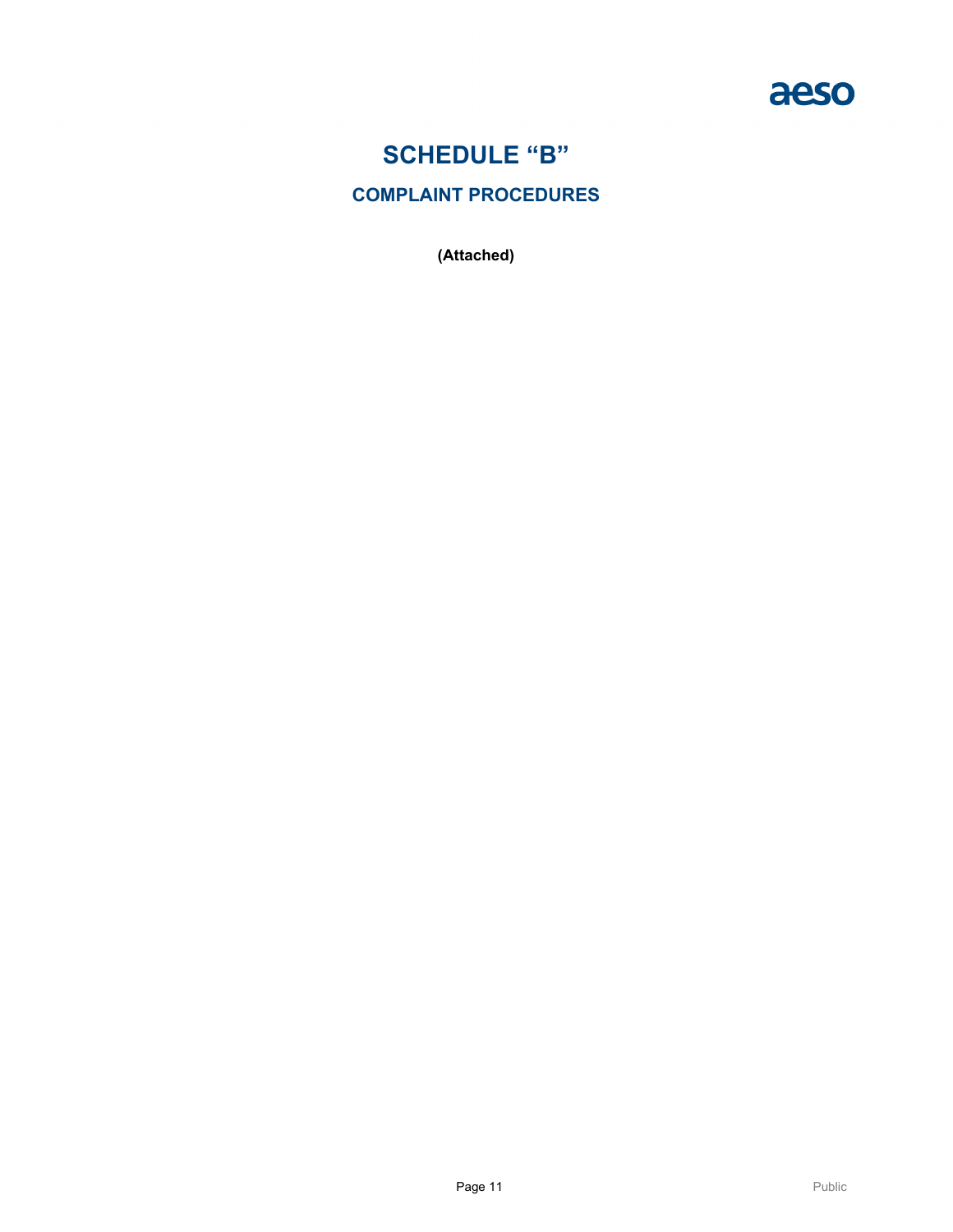## COMPLAINTS PROCEDURE



#### **1. PURPOSE**

The purpose of this Procedure is to create a common understanding with respect to what constitutes a Complaint and to develop a consistent process for Complaint submission, assessment, investigation, and reporting. This Procedure is incorporated by reference under all AESO Policies and Secondary Governance Documents.

#### **2. SCOPE**

This Procedure applies to all Employees.

#### **3. DEFINITIONS**

All capitalized terms used in this Procedure have the meaning set forth in Appendix A. Remaining terms are to be interpreted using their plain language meaning.

#### **4. ROLES AND RESPONSIBILITES**

- 4.1 Employees are responsible for:
	- (i) reporting Wrongdoings by submitting Complaints in accordance with this Procedure; and
	- (ii) cooperating during the course of an authorized Complaint investigation undertaken in accordance with this Procedure.
- 4.2 Employees who act as Complaint Managers are responsible for carrying out their responsibilities with respect to the assessment, investigation, resolution, and reporting of Complaints as set out in this Procedure.
- 4.3 The Vice President, Law is responsible for reviewing this Procedure and for providing an annual report to the AESO Board as set forth in Section [12.2.](#page-20-0)

#### **5. COMPLIANCE AND OBLIGATION TO REPORT**

- 5.1 Employees must comply with the following:
	- (i) Policies;
	- (ii) Secondary Governance Documents; and
	- (iii) applicable laws.
- 5.2 Employees must report any Wrongdoing by submitting a Complaint in accordance with Section [6](#page-14-0) of this Procedure.
- 5.3 Employees who commit a Wrongdoing are subject to appropriate disciplinary action up to and including termination of employment or termination of contract.
- <span id="page-13-0"></span>5.4 No Employee shall take or direct any of the following measures against an Employee who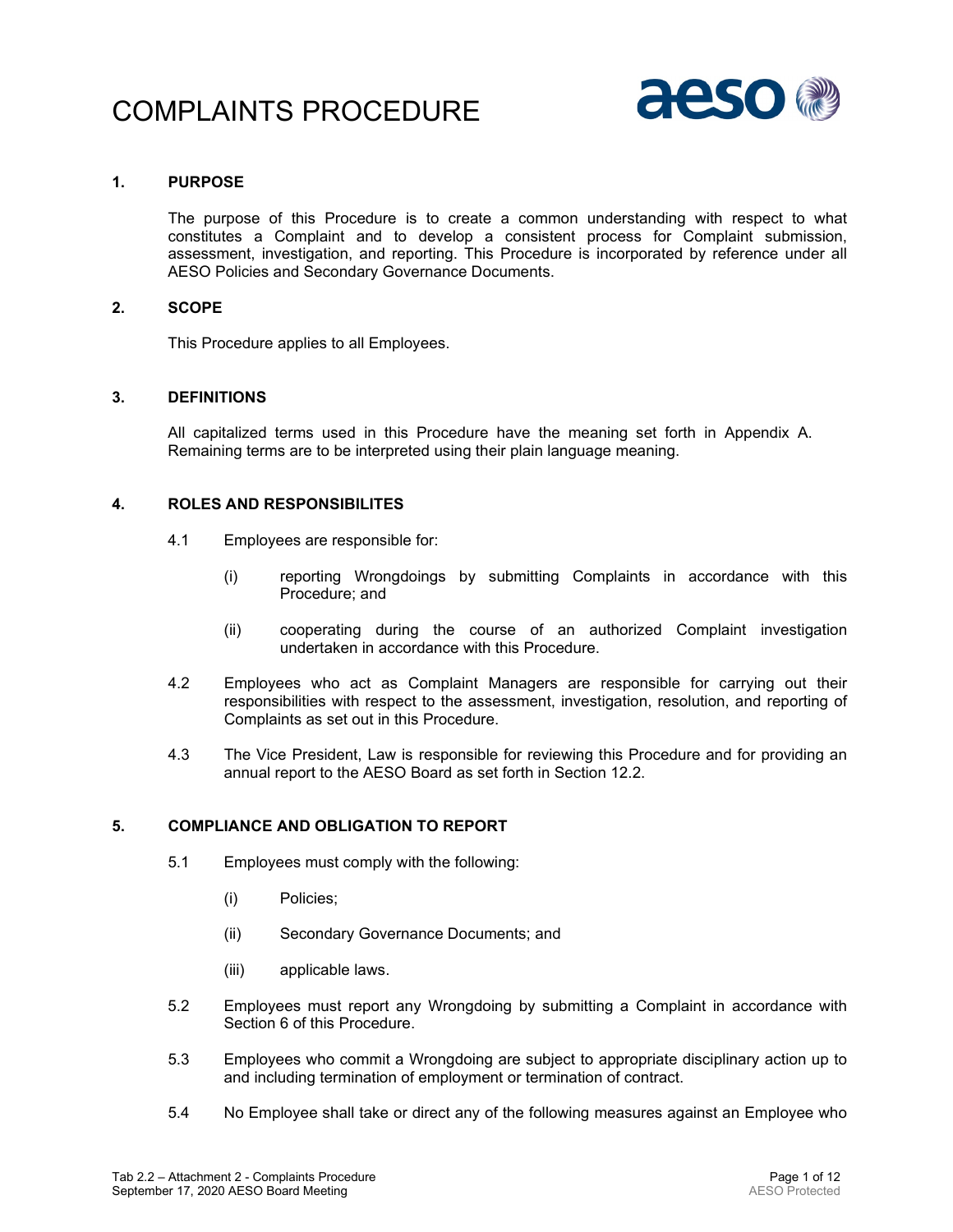

has, in good faith, requested advice about making a Complaint, made a Complaint, cooperated in an investigation under this Procedure, declined to participate in a Wrongdoing, or done anything in accordance with this Procedure:

- <span id="page-14-1"></span>(i) a dismissal, layoff, suspension, demotion or transfer, discontinuation or elimination of a job, change of job location, reduction in wages, change in hours of work, or reprimand;
- (ii) any measure, other than one mentioned in subsection [\(i\),](#page-14-1) that adversely affects the Employee's employment or working conditions; or
- (iii) a threat to take any of the measures mentioned in subsections [\(i\)](#page-14-1) or [\(ii\).](#page-14-2)
- <span id="page-14-2"></span>5.5 Nothing in this Procedure prevents the People and Culture and Customer Experience Department ("PCCE") or any Employee from making a reasonable human resource management decision in good faith.
- <span id="page-14-3"></span>5.6 Nothing in this Procedure prevents the investigation of a Wrongdoing in the absence of a Complaint where there is a reasonable belief that a Wrongdoing has been committed.
- 5.7 An Employee who has a reasonable belief they have been subject to a form of reprisal described in Section [5.4](#page-13-0) may submit a Complaint in accordance with Section [6](#page-14-0) of this Procedure.

#### <span id="page-14-0"></span>**6. PROCEDURE FOR SUBMITTING A COMPLAINT**

- 6.1 An Employee must submit a Complaint to one of the following:
	- (i) The Leader or PCBP of the Employee;
	- (ii) The Policy Owner of the applicable Policy; or
	- (iii) The Ethics Hotline.

**If the Employee believes that there is an imminent risk of a substantial and specific danger to the life, health, or safety of individuals or the environment, the Employee should contact the appropriate authorities including, where appropriate, 911.** Nothing in this Procedure is intended, in any way, to limit an Employee's rights under applicable laws or discourage an Employee from seeking assistance from the appropriate authorities where there is an imminent risk or where otherwise required by applicable laws.

- 6.2 Complaints may be submitted in writing or verbally. Acceptable forms of submission include in person communication, telephone, email, or mail delivery. The recipient of a verbal Complaint must acknowledge receipt and make a written record of the details of the Complaint in accordance with this Procedure.
- 6.3 Complaints must include an express statement by the complainant that they wish to submit the Complaint in accordance with this Procedure. Subject to Section [5.6,](#page-14-3) requests for advice or support are not considered to be Complaints unless accompanied by this express statement. Nothing in this Procedures prevents the recipient from proceeding with the investigation of a potential Wrongdoing on behalf of the AESO on their own inititiatve if they believe it is warranted in the circumstances.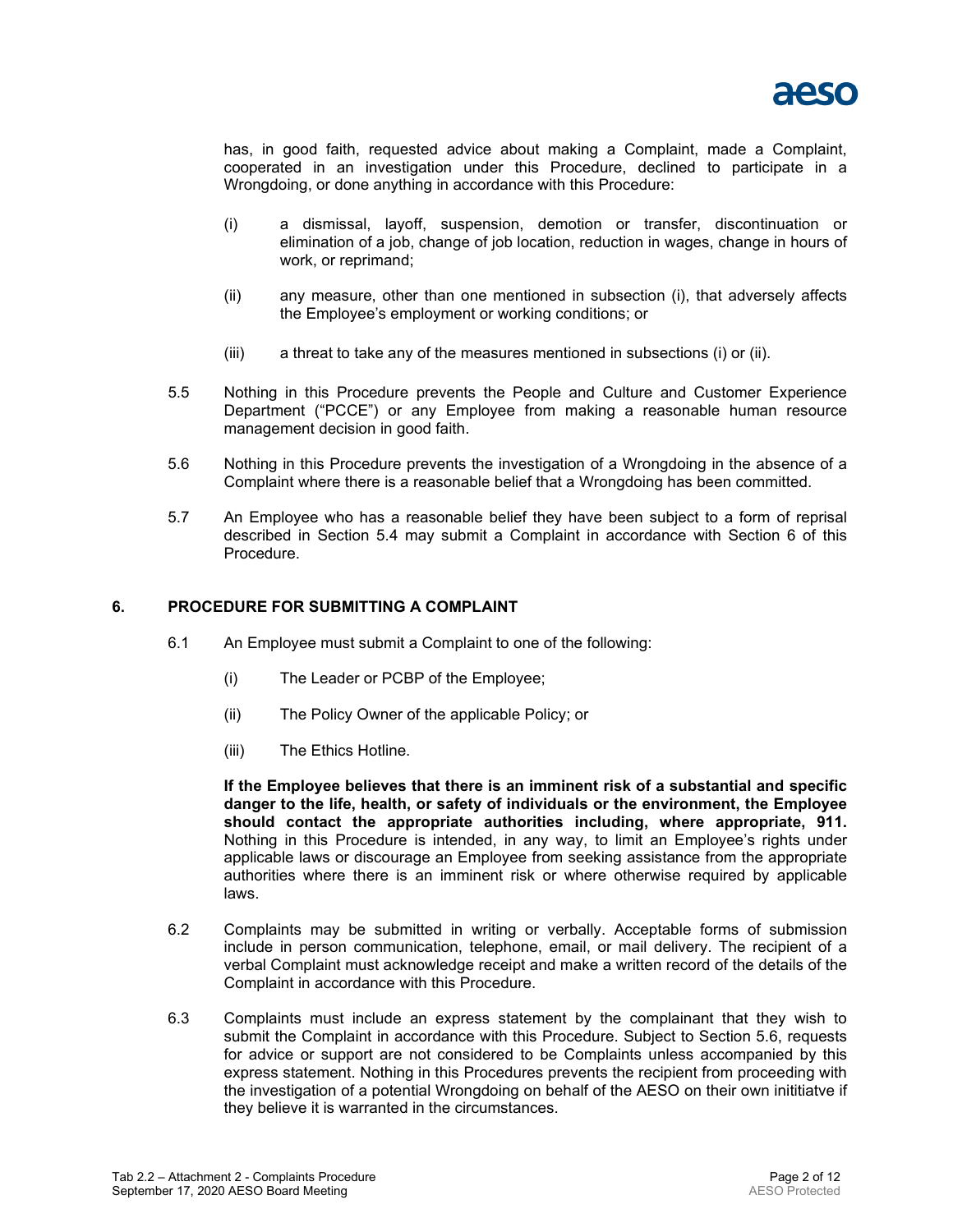- 6.4 Complaints must clearly identify:
	- (i) the date of submission and, if known, the date of the Wrongdoing;
	- (ii) a description of the Wrongdoing, including all relevant details and supporting evidence;
	- (iii) the name of all individuals impacted by the Wrongdoing by way of specific reference or general description;
	- (iv) the name of the individual alleged to have committed the Wrongdoing, if applicable;
	- (v) a point of contact, including a name, mailing address and telephone number;
	- (vi) if submitting the Complaint on behalf of another, written consent or authorizing documentation allowing the representative to act on behalf of the complainant; and
	- (vii) any other additional information that may be reasonably required in order to investigate the matters set out in the Complaint.

Notwithstanding the foregoing, Complaints that are submitted to the Ethics Hotline may be anonymous and are not required to identify the complainant.

#### **7. PROCEDURE FOR RECEIVING A SUBMITTED COMPLAINT**

- 7.1 If the recipient is a Leader or PCBP, the Leader or PCBP shall, as soon as reasonably practical, forward the Complaint to the applicable indiviudal outlined below in Section [7.2](#page-15-0) and shall cooperate with the assessment, investigation, and resolution of the Complaint.
- <span id="page-15-0"></span>7.2 The Employee responsible for assessing, investigating, and resolving a Complaint ("Complaint Manager") is the applicable Policy Owner. The applicable Policy Owners are set forth in Appendix B, as may be amended and replaced from time to time. The Complaint Manager shall also report the Complaint to the Vice President, Law, Vice President, PCCE and the Chair of the Audit Committee in accordance with Section [12.1.](#page-20-1)

In the event that an Employee is unable to act as a Complaint Manager due to a conflict of interest, the Employee responsible for acting as Complaint Manager shall be the Leader of such Employee or such other Employee as may be appointed by the Vice President, Law or Vice President, PCCE, as applicable.

- 7.3 If a Policy Owner believes that a Complaint may relate to another Policy, the Policy Owner shall refer the Complaint to the other applicable Policy Owner. If a Complaint relates to more than one Policy, the applicable Policy Owners shall be jointly responsible for assessing, investigating, and resolving the Complaint and shall cooperate and coordinate in order to avoid the duplication of processes and ensure a fair and effective assessment, investigation, and resolution.
- <span id="page-15-1"></span>7.4 The Policy Owner shall, as soon as reasonably practical, issue a communication confirming receipt of the Complaint to the complainant, which shall include the following: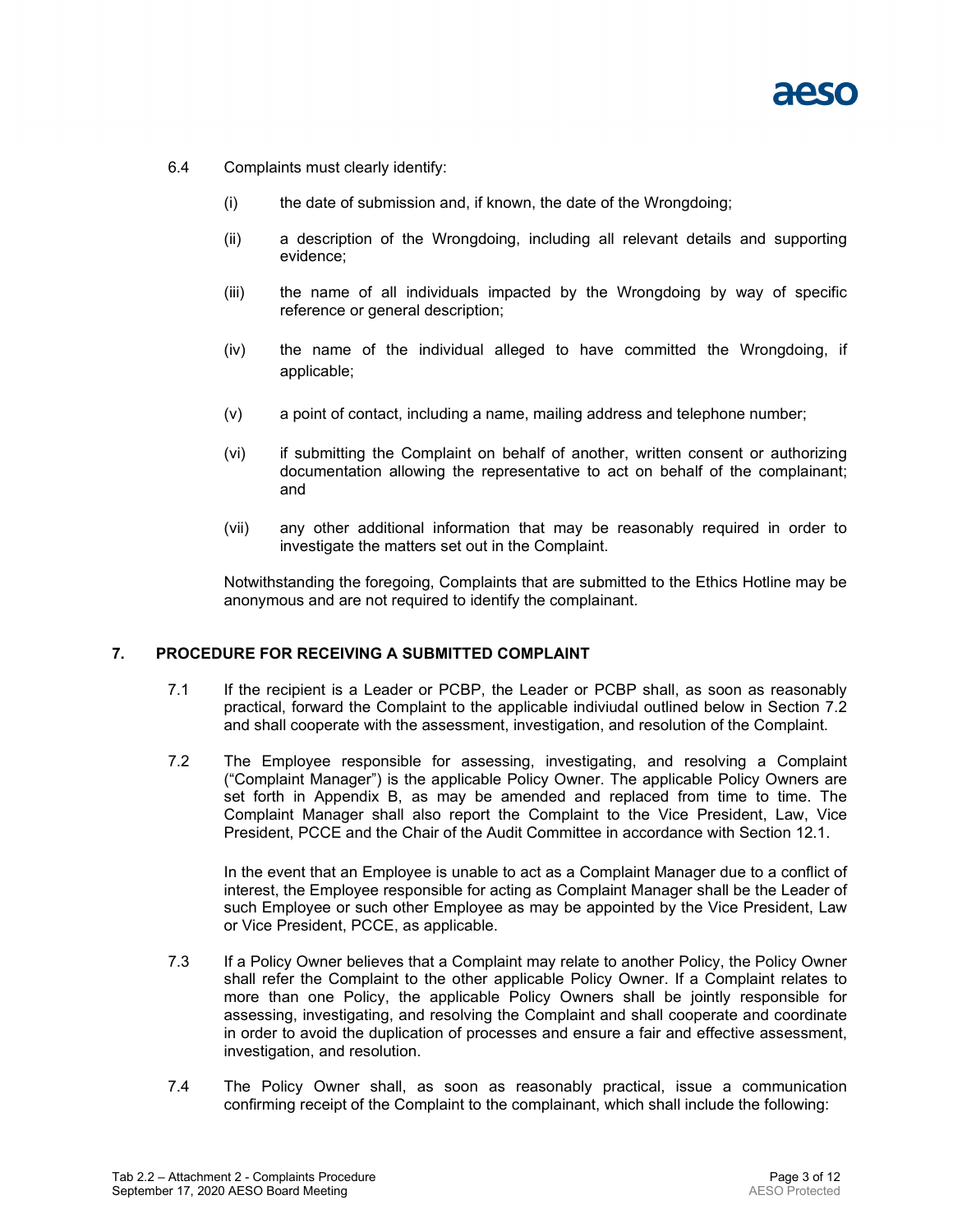- (i) confirmation of receipt;
- (ii) a unique tracking number;
- (iii) an anticipated date of completion; and
- (iv) a description of the Complaint to be investigated.
- 7.5 The Policy Owner, in the communication issued in accordance with Section [7.4](#page-15-1) may also:
	- (i) reiterate any verbal clarification; or
	- (ii) identify any unsuccessful attempts to contact the complainant for further clarification and request additional clarification.
- 7.6 All Employees who receive a Complaint or who are involved in the assessment, investigation, or resolution of a Complaint under this Procedure shall treat and maintain all information related to the Complaint as confidential, except in the event:
	- (i) there is an imminent risk of a substantial and specific danger to the life, health, or safety of individuals or the environment;
	- (ii) there is a reasonable belief that an offence has been committed or may have been committed under applicable laws; or
	- (iii) as otherwise may be required in accordance with applicable laws.

Any related use or disclsoure of personal information will be strictly limited to only that which is required to achieve the authorized purposes as set out in this Procedure and to align with the obligations set forth in the Privacy Policy and applicable laws.

This Section does not apply to the annual report that is prepared and disclosed in accordance with Section [12.2,](#page-20-0) provided that such annual report does not contain any personal information and is prepared on an annoymous basis.

#### <span id="page-16-0"></span>**8. PROCEDURE FOR ASSESSING A SUBMITTED COMPLAINT**

- <span id="page-16-1"></span>8.1 The Complaint Manager shall perform an intial assessment to determine if:
	- (i) the Complaint is frivolous or vexatious, has not been made in good faith, or does not deal with a Wrongdoing;
	- (ii) the Complaint does not provide adequate particulars about the Wrongdoing as required by Section [6](#page-14-0) to permit the conduct of a fair and effective investigation;
	- (iii) the Complaint could more appropriately be dealt with, initially or completely, according to another procedure available pursuant to applicable laws; or
	- (iv) there is another valid reason for not investigating the Complaint.

In the event Section [8.1](#page-16-0)[\(ii\)](#page-16-1) applies, the Complaint Manager shall use reasonable efforts to contact the complainant and request adequate particulars about the Wrongdoing before closing the Complaint in accordance with Section [8.2.](#page-17-0)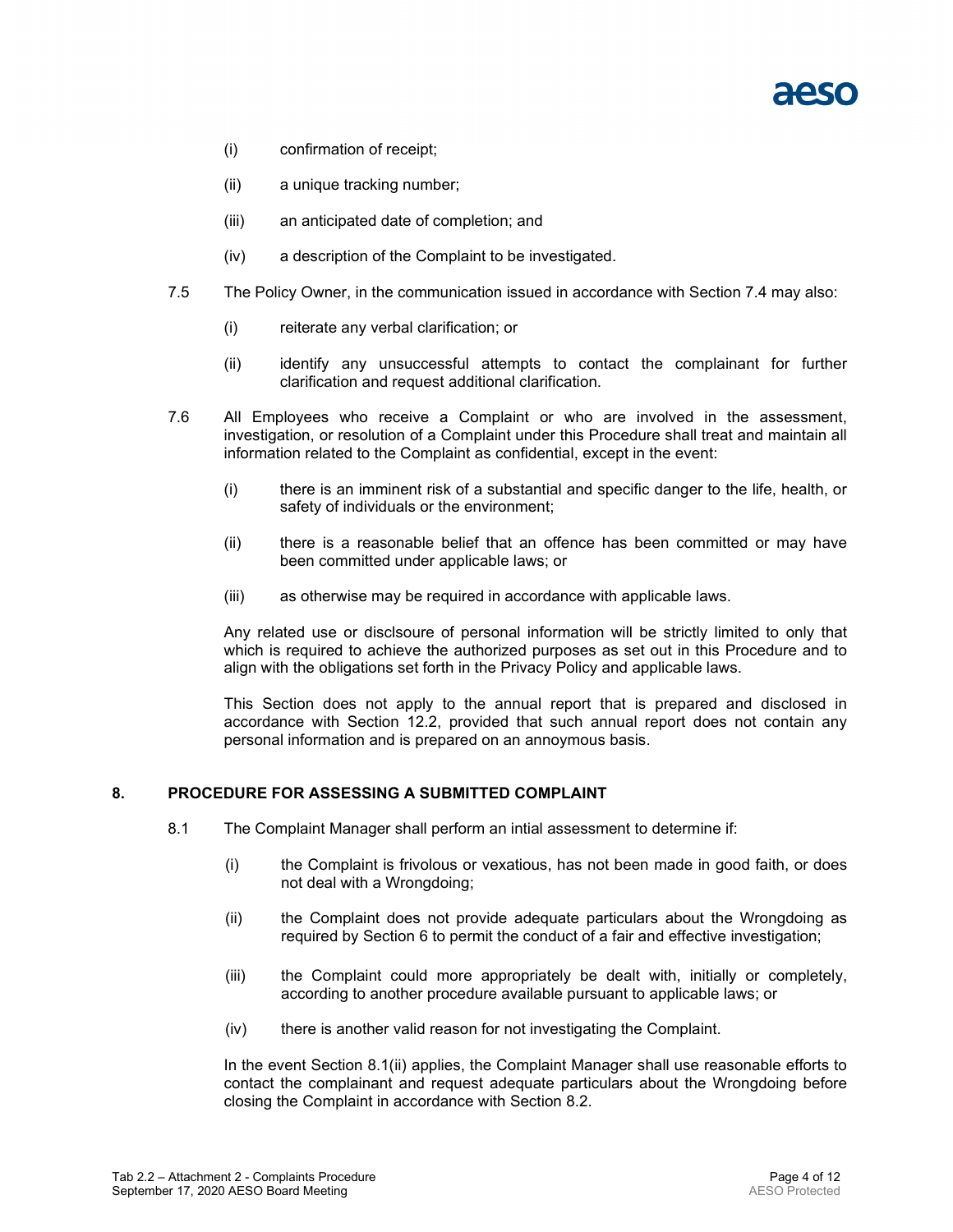

- <span id="page-17-0"></span>8.2 The Complaint Manager is not required to investigate a Complaint or, if an investigation has been initiated, may cease the investigation if the Complaint meets one or more of the criteria set forth in Section [8.1.](#page-16-0) The Complaint Manager shall issue a communication closing the Complaint to the complainant, which shall include:
	- (i) a denial to conduct an investigation;
	- (ii) the reasons for the denial; and
	- (iii) any alternative avenues of recourse, if applicable.
- 8.3 The Complaint Manager may, at any time, consult with the Vice President, Law regarding the assessment, investigation, and resolution of a Complaint.
- <span id="page-17-1"></span>8.4 A complainant may withdraw a Complaint at any time; however, the Complaint Manager may continue to investigate a potential Wrondoing on behalf of the AESO on their own initiative.

#### <span id="page-17-2"></span>**9. PROCEDURE FOR INVESTIGATING A SUBMITTED COMPLAINT**

- 9.1 Subject to Sections [8.2](#page-17-0) and [8.4,](#page-17-1) the Complaint Manager shall conduct an investigation and determine whether a Wrongdoing has occurred. The Complaint Manager may seek the assistance of a third party in performing the investigation and determining whether a Wrongdoing has been committed.
- 9.2 The Complaint Manager may gather relevant evidence and may engage other Employees as may be necessary to conduct a fair and effective investigation. Investigation participants will be limited to only those Employees who are in a position to advance the investigation process and provide necessary insight into the circumstances. The complainant's identity will only be revealed as part of the investigation if complainantspecific identification is required to conduct a fair and effective investigation or as required by applicable laws.
- 9.3 The investigation must be carried out with as much expedition as a proper consideration of the Complaint allows. The process must be consistent with the principles of procedural fairness and natural justice.
- <span id="page-17-3"></span>9.4 A determination may not be made in relation to the Wrongdoing by the Complaint Manager unless reasonable steps have been taken to inform the Employee alleged to have committed the Wrongdoing, if appliable:
	- (i) of the details of the Complaint, including any subsequent variation of those details; and
	- (ii) that they have a reasonable opportunity to make a statement in relation to the Complaint.

The statement may be a written or verbal statement and should be provided within seven (7) calendar days or such longer period as may be permitted by the Complaint Manager, in their discretion. An Employee who does not make a statement in relation to the alleged Wrongdoing is not, for that reason alone, to be taken to have admitted to committing the Wrongdoing.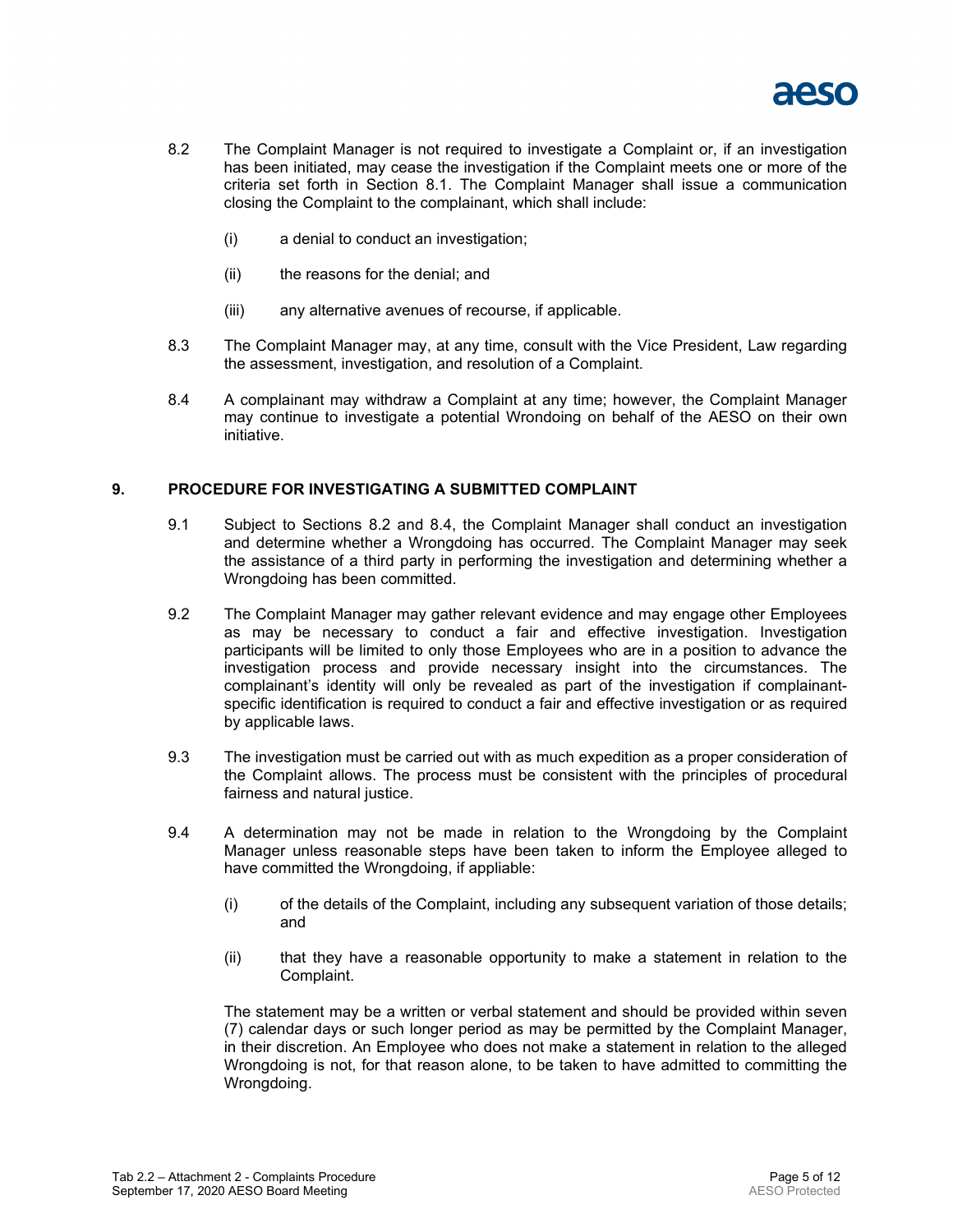

- <span id="page-18-0"></span>9.5 If the Complaint Manager determines that a Wrongdoing has been commited by an Employee, the Complaint Manager shall determine and recommend the appropriate disciplinary action. The process for imposing any disciplinary action must be consistent with the principles of procedural fairness and natural justice. Disciplinary action may not be imposed on a person unless reasonable steps have been taken to inform the Employee:
	- (i) of the determination that has been made;
	- (ii) of the discpinary actions that are under consideration;
	- (iii) of the factors that are under consideration in determing any disciplinary action to be imposed; and
	- (iv) that they have a reasonable opportunity to make a statement in relation to the disciplinary actions under consideration.

The statement may be a written or verbal statement and should be provided within seven (7) calendar days or such longer period as may be permitted by the Complaint Manager, in their discretion.

#### <span id="page-18-1"></span>**10. PROCEDURES FOR RESOLVING A SUBMITTED COMPLAINT**

- 10.1 On completing an investigation, the Complaint Manager shall prepare a report that sets out:
	- (i) the Complaint Manager's findings and reasons for those findings; and
	- (ii) any recommendations or corrective measures the Complaint Manager considers appropriate regarding the Complaint and the Wrongdoing.

The report shall be provided the Vice President, Law and such other Employees as may be necessary to implement the recommendations and corrective measures.

- 10.2 The Complaint Manager shall issue a communication to the complainant closing the Complaint, which shall include:
	- (i) the alleged Wrongdoing;
	- (ii) the summary of the investigation process;
	- (iii) the determination under Section Section [9.1;](#page-17-2)
	- (iv) any recommendations made or corrective measures taken in relation to the Wrongdoing, if applicable; and
	- (v) any alternative avenues of recourse, if applicable.
- 10.3 The Complaint Manager shall also issue a communication to an Employee alleged to have commited a Wrongdoing closing the Complaint, which shall include:
	- (i) the alleged Wrongdoing;
	- (ii) the summary of the investigation process;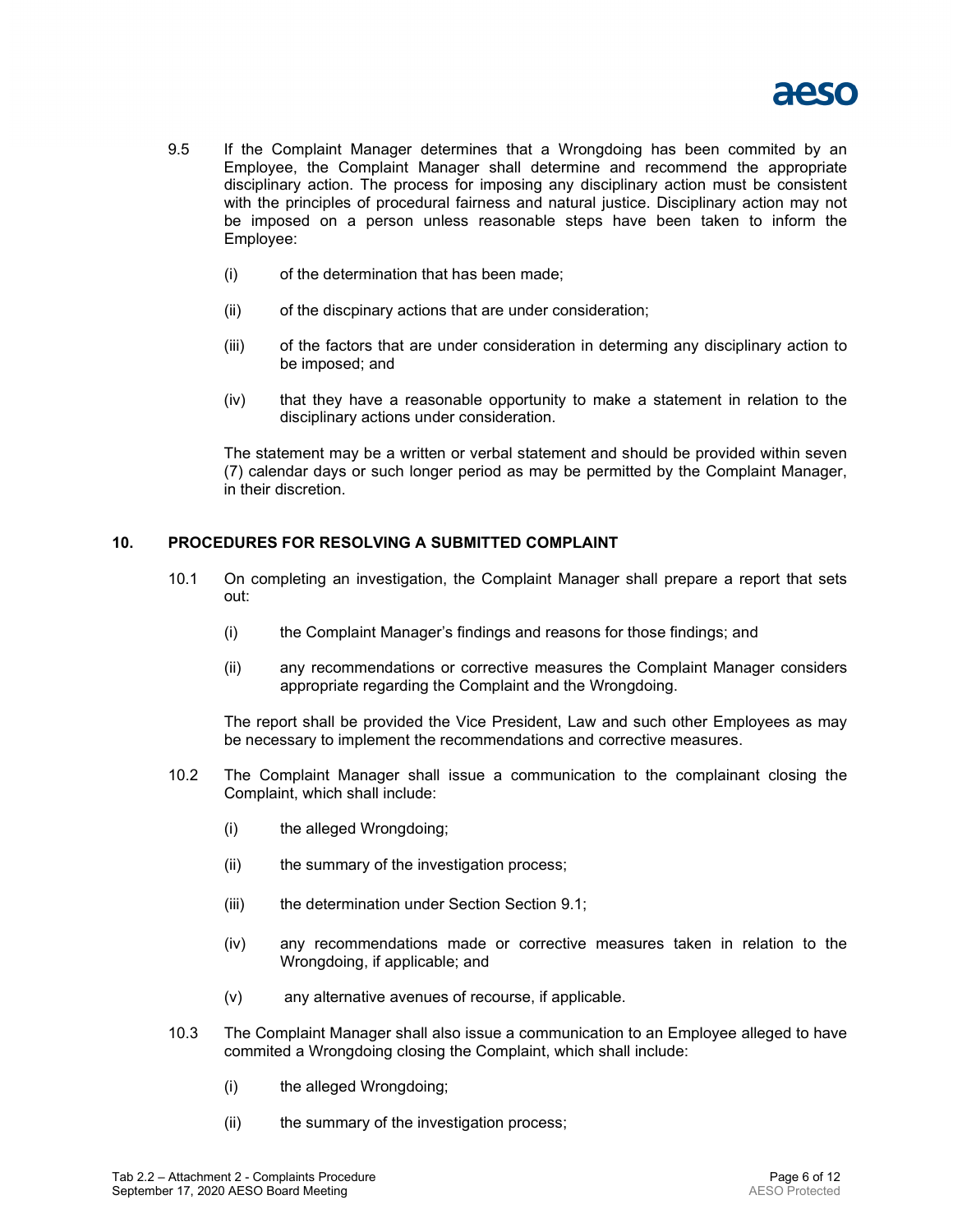<span id="page-19-1"></span>

- (iii) the determinations under Section [9.1](#page-17-2) and Section [9.4;](#page-17-3)
- (iv) any disciplinary actions imposed as a result of a determination under Section [9.5;](#page-18-0) and
- (v) if a statement of reasons was given to the Employee regarding a determination under Section [9.4](#page-17-3) or [9.5,](#page-18-0) that statement of reasons.
- 10.4 Within a reasonable period of time following the submission of the report under Section [10.1,](#page-18-1) the Complaint Manager shall follow-up with the recipients of the report regarding the implementation of any recommendations or corrective measures and the enforcement of any discplinary action, as applicable.

#### **11. PROCEDURES FOR INVESTIGATING OTHER WRONGDOINGS OR REFERRING WRONGDOINGS**

- 11.1 If an AESO Personnal receives an allegation of Wrongdoing that has been made anonymously or by an individual who is not an Employee, the Employee must refer the allegation to the appropriate Complaint Manager. The Complaint Manager shall assess, investigate, and resolve the allegation in the same manner as a Complaint.
- 11.2 If, during an investigation, the Complaint Manager has a reasonable belief that another Wrongdoing has been committed or may have been committed, the Complaint Manager may investigate that Wrongdoing in accordance with this Procedure.
- 11.3 If, during an investigation, the Complaint Manager has a reasonable belief that the Complaint is more appropriately dealt with, initially or completely, under another procedure available pursuant to applicable laws, the Complaint Manager may refer the Complaint to the other department, public entity or office of the Legislature to which the Complaint relates, subject to Section [11.4.](#page-19-0)
- <span id="page-19-0"></span>11.4 If, during an investigation, the Complaint Manager has a reasonable belief that:
	- (i) there is an imminent risk of a substantial and specific danger to the life, health, or safety of individuals or the environment; or
	- (ii) an offence has been committed or may have been committed under applicable laws,

the Complaint Manager must report the matter to a law enforcement agency and any other appropriate authorities. If circumstances permit, the Complaint Manager shall consult with the Vice President, Law and Vice President, PCCE prior to reporting the matter. If circumstances do not permit, the Complaint Manager shall notify the Vice President, Law and Vice President, PCCE as soon as practical after reporting the matter.

- 11.5 If a Complaint is reported to a law enforcement agency or other appropriate authorities in accordance with Section [11.2,](#page-19-1) the Complaint Manager:
	- (i) must suspend the investigation of the Complaint; and
	- (ii) may resume the suspended investigation only after any charge related to an alleged offence, or any investigation by a law enforcement agency or other appropriate authorities, has been finally disposed of.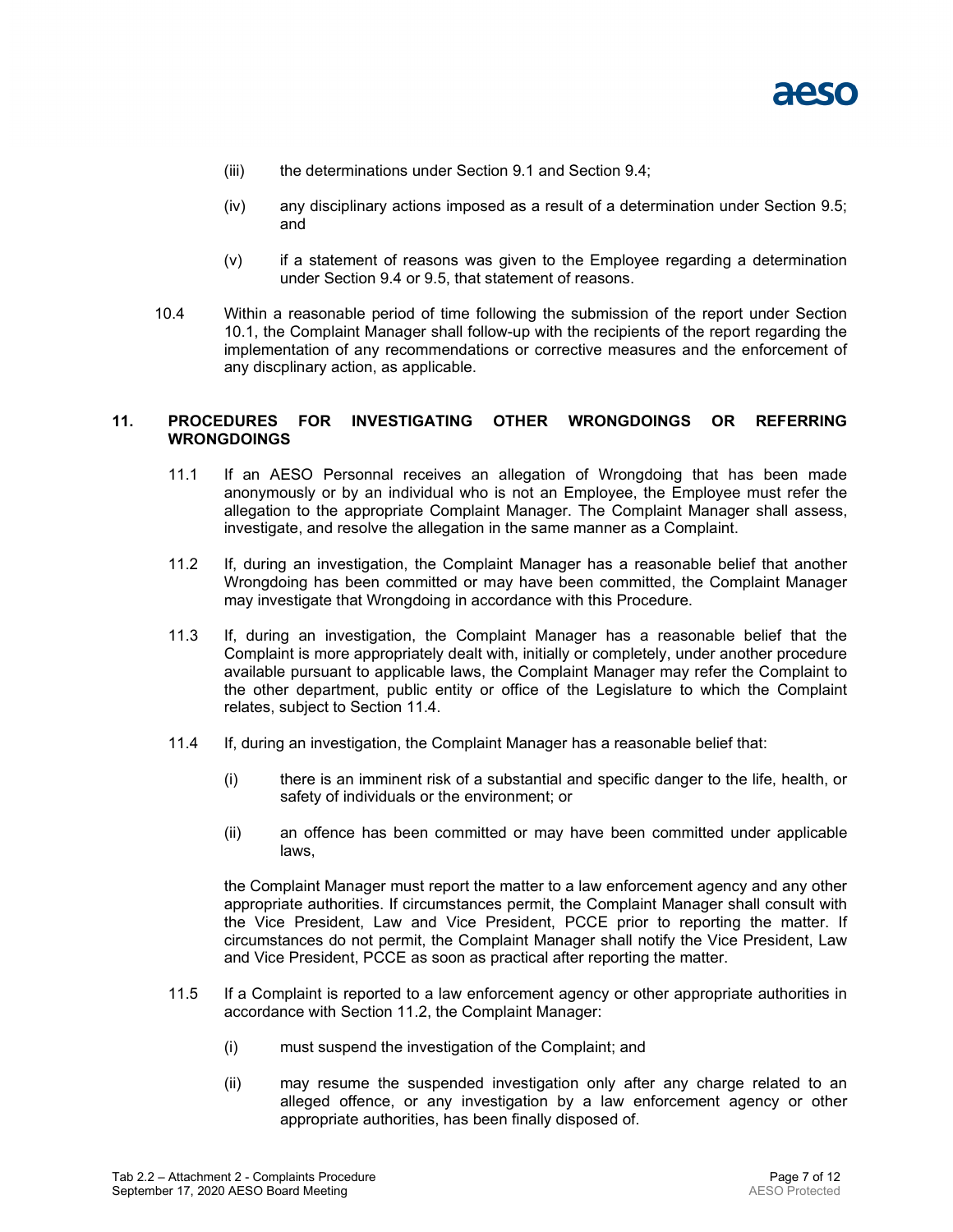#### <span id="page-20-1"></span>**12. REPORTING**

- 12.1 Policy Owners must report all Complaints to the Vice President, Law, the Vice President, PCCE, and the Chair of the Audit Committee. Policy Owners must also report the outcomes of their assessments and investigations, as well as the resolutions of the Complaints and any recommendations made or corrective measures taken in relation to the Wrongdoing.
- <span id="page-20-0"></span>12.2 The Vice President, Law must prepare a report annually for each of the Audit Committee, the Human Resources Committee, and the Governance and Nominations Committee on all Complaints made pursuant to this Procedure. The report for the Audit Committee will include all Complaints related to the AESO Code of Conduct, the report for the Human Resources Committee will include all Complaints related to human resource matters, and the report for the Governance and Nominations Committee will include all other Complaints. Each report must include the following information, but only such information as applicable to the committee:
	- (i) the number of Complaints received under this Procedure and the number of Complaints acted on;
	- (ii) the number of investigations commenced under this Procedure; and
	- (iii) in the case of an investigation that results in a finding of Wrongdoing, a description of the Wrongdoing and (A) any recommendations made or corrective measures taken in relation to the Wrongdoing, and (B) if correction measures are not taken, the reasons provided.

Each report will exclude any personal information and will be prepared on an anonymous basis. Each report will be presented to the applicable committee of the AESO Board.

12.3 With respect to Complaints that are received through the Ethics Hotline, the Vice President, Law shall receive them and provide notice of such Complaints to the CEO and the Chair of the Audit Committee upon receipt.

#### **13. APPLICATION**

- 13.1 Any incidents related to a violation of this Procedure must be reported to the Vice President, Law.
- 13.2 Any Employee who fails to comply with this Procedure may be subject to disciplinary action up to and including termination of employment or termination of contract, as applicable.

#### **14. AMENDMENTS**

Any revision or revocation of this Procedure must be approved by the AESO Board. Notwithstanding the foregoing, the Vice President, Law may make such minor revisions and corrections to this Procedure as may be necessary for the proper administration of this Procedure.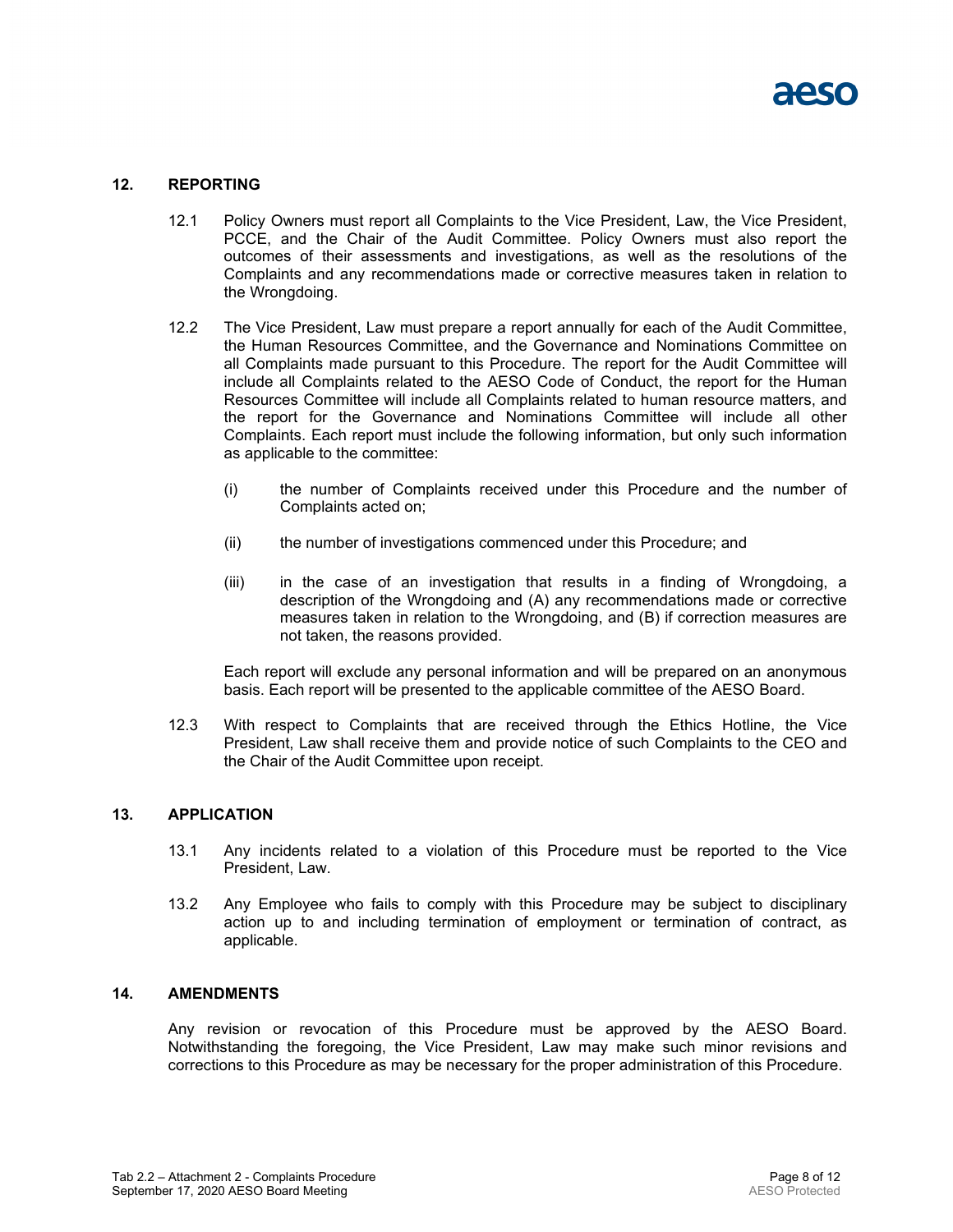

#### 15. **ADMINISTRATION**

- The Owner of this Procedure is the Vice President, Law. The Owner is responsible for  $15.1$ reviewing and updating this Procedure.
- All inquiries regarding this Procedure and its administration should be directed to the Vice 15.2 President, Law.

#### 16. **REVIEW**

This Procedure will be reviewed every three (3) years or more frequently, if required, by the Vice President, Law and all revisions will be documented in Section 19.

#### $17.$ **EFFECTIVE DATE**

This Procedure is effective as of October 1, 2020.

#### 18. **APPROVAL**

|                                                                                                        | <b>Authority</b>               | <b>Signature</b>                | Version Date        |  |  |  |  |
|--------------------------------------------------------------------------------------------------------|--------------------------------|---------------------------------|---------------------|--|--|--|--|
|                                                                                                        | <b>AESO Board Chair</b>        |                                 | September 17, 2020  |  |  |  |  |
| <b>REVISION HISTORY</b><br>19.<br><b>Version</b><br><b>Date</b><br><b>Description</b><br><b>Author</b> |                                |                                 |                     |  |  |  |  |
| V1.0                                                                                                   | Click here to<br>enter a date. | <b>Initial Draft</b>            | Vice President, Law |  |  |  |  |
|                                                                                                        |                                | <b>Reviewers Name and Title</b> |                     |  |  |  |  |
|                                                                                                        |                                |                                 |                     |  |  |  |  |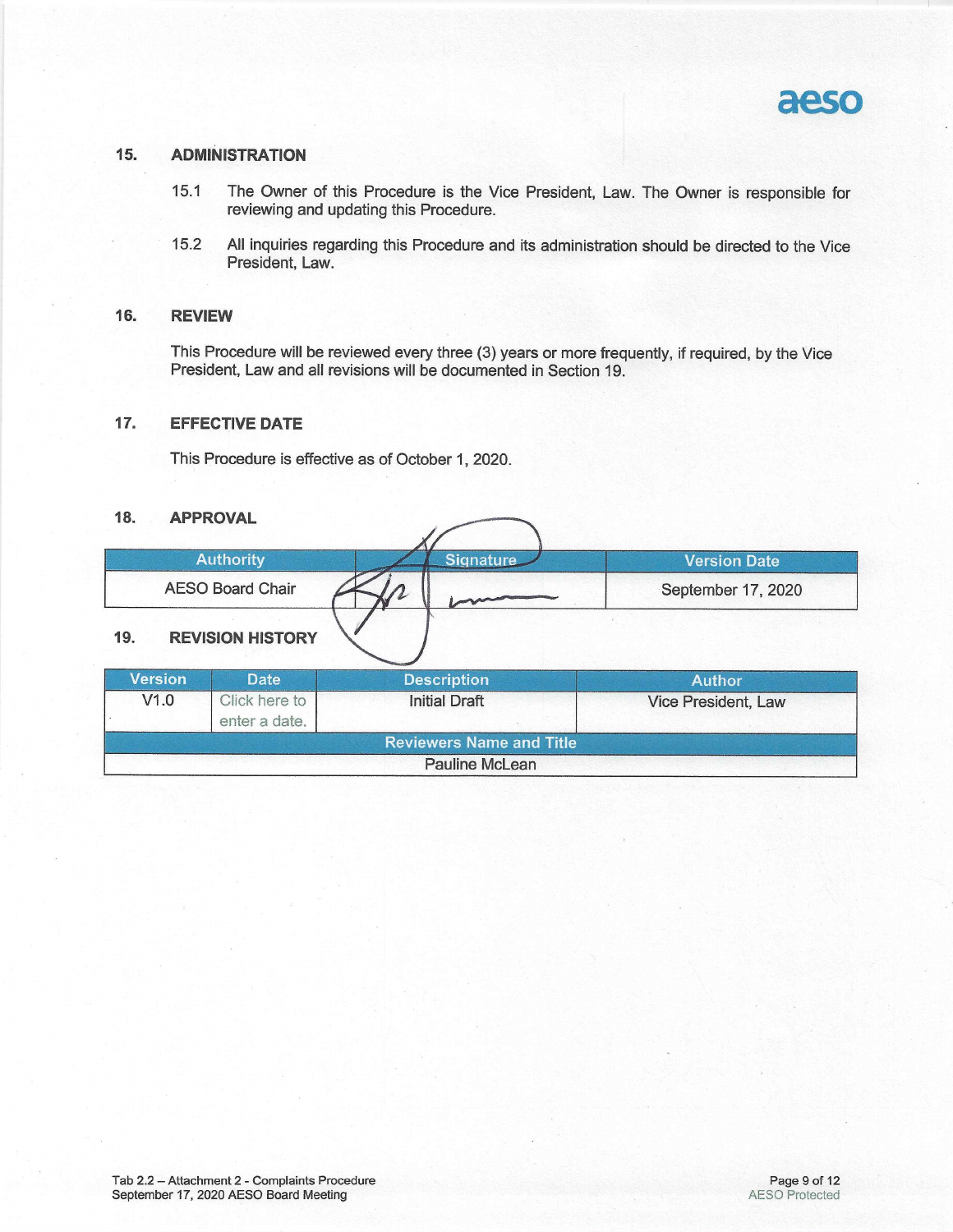#### **APPENDIX A: GLOSSARY**

- a) "**AESO**" means the Independent System Operator, operating as the Alberta Electric System Operator.
- b) "**AESO Board**" means the members of the AESO who are appointed pursuant to the *Electric Utilities Act* (Alberta).
- c) "**CEO**" means the President and Chief Executive Officer of the AESO.
- d) "**Complaint**" means an allegation of a Wrongdoing that is submitted by an Employee in accordance with Section [6.](#page-14-0)
- e) "**Complaint Manager**" has the meaning set forth in Section [7.2.](#page-15-0)
- f) "**Employees**" means in relation to the AESO, an employee and includes a Person who performs a service for the AESO as an appointee, volunteer or student or under a contract or agency relationship with the AESO.
- g) "**Guideline**" means a document that outlines the recommended actions for a particular undertaking.
- h) "**Leader**" means, in relation to an Employee, the Employee that they directly report to.
- i) "**People & Culture Business Partner**" or "**PCBP**" means, in relation to an Employee, the Employee that is assigned to their department as a people & culture business partner.
- j) "**Person"** means an individual, partnership, joint venture, corporation, or other entity.
- k) "**Policy**" means a document approved by the AESO Board or the CEO that sets out the principles or objectives regarding a particular subject to govern the actions and decisions of Employees. The term "Policy" includes the AESO Code of Conduct.
- l) "**Policy Owner**" means the author of a Policy who is accountable for its administration. In the case of applicable laws, the Vice President, Law shall be considered to be the "Policy Owner" in accordance with the AESO Code of Conduct.
- m) "**Practice**" means an activity or a process.
- n) "**Procedure**" means a document that sets out instructions, roles, and responsibilities for a particular undertaking that is routine in nature.
- o) "**Protocol**" means a document that sets out instructions, roles, and responsibilities to be followed by identified individuals in response to an event.
- p) "**Secondary Governance Documents**" means any document that supports the implementation of a Policy and is approved in accordance with the governing Policy, including Standards, Procedures, Practices, Protocols, Guidelines and other documents of similar nature.
- q) "**Standard**" means a document that establishes the mandatory quantifiable or demonstrable measures for a particular undertaking.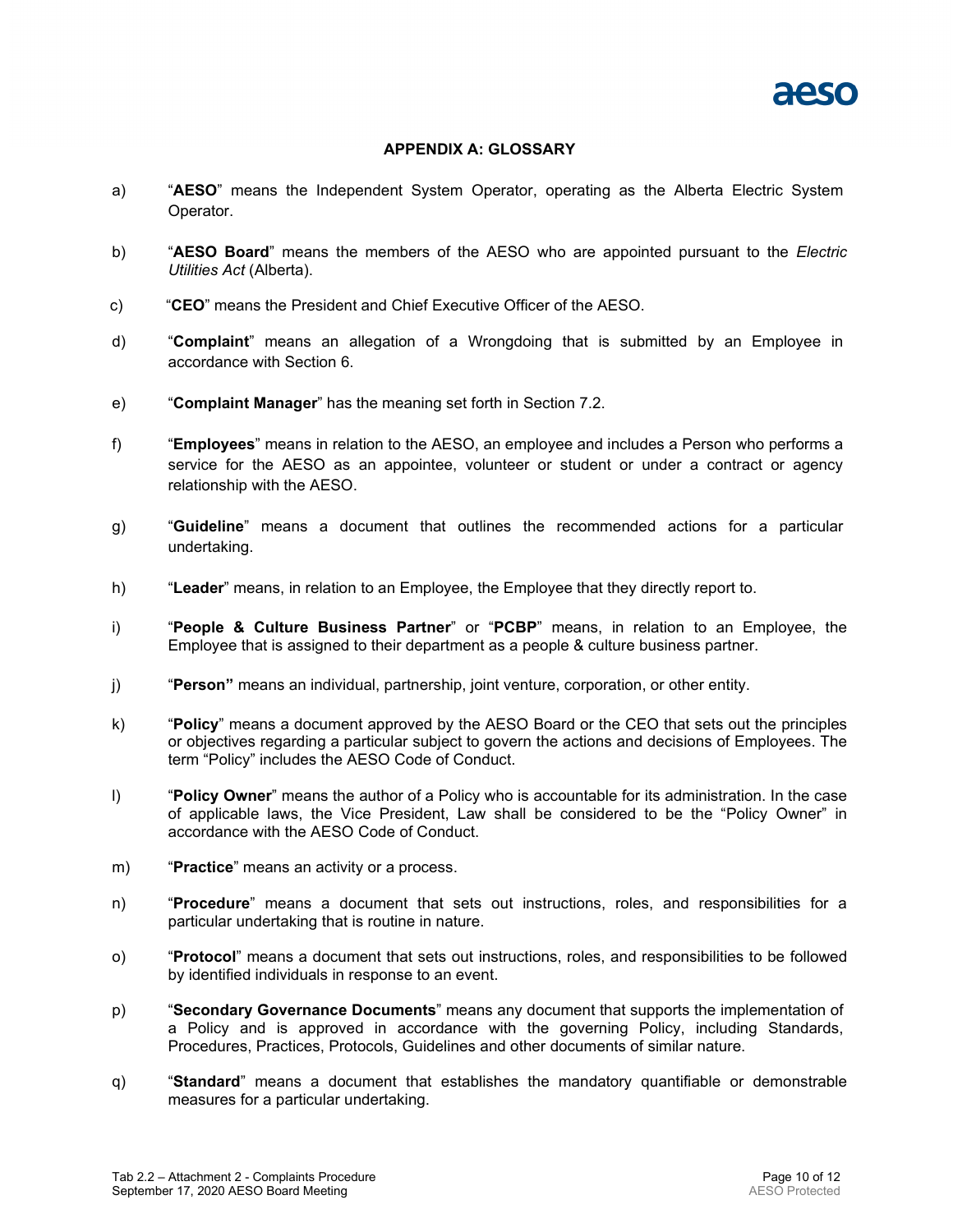

- r) "**Vice President, Law**" means the Vice President, Law, General Counsel & Corporate Secretary of the AESO.
- s) "**Vice President, PCCE**" means the Vice President, People & Culture and Customer Experience.
- t) "**Wrongdoing**" means: (i) a contravention of a Policy or Secondary Governance Document; (ii) a contravention of applicable laws; (iii) a substantial and specific danger to the life, health, or safety of individuals, other than a danger that is inherent in the performance of the duties or functions of an Employee, or a substantial and specific danger to the environment; (iv) fraud or gross mismanagement, including an act or omission that is deliberate that shows a reckless or willful disregard for the proper management or performance of public funds or a public assets, the delivery of public services, or Employees.